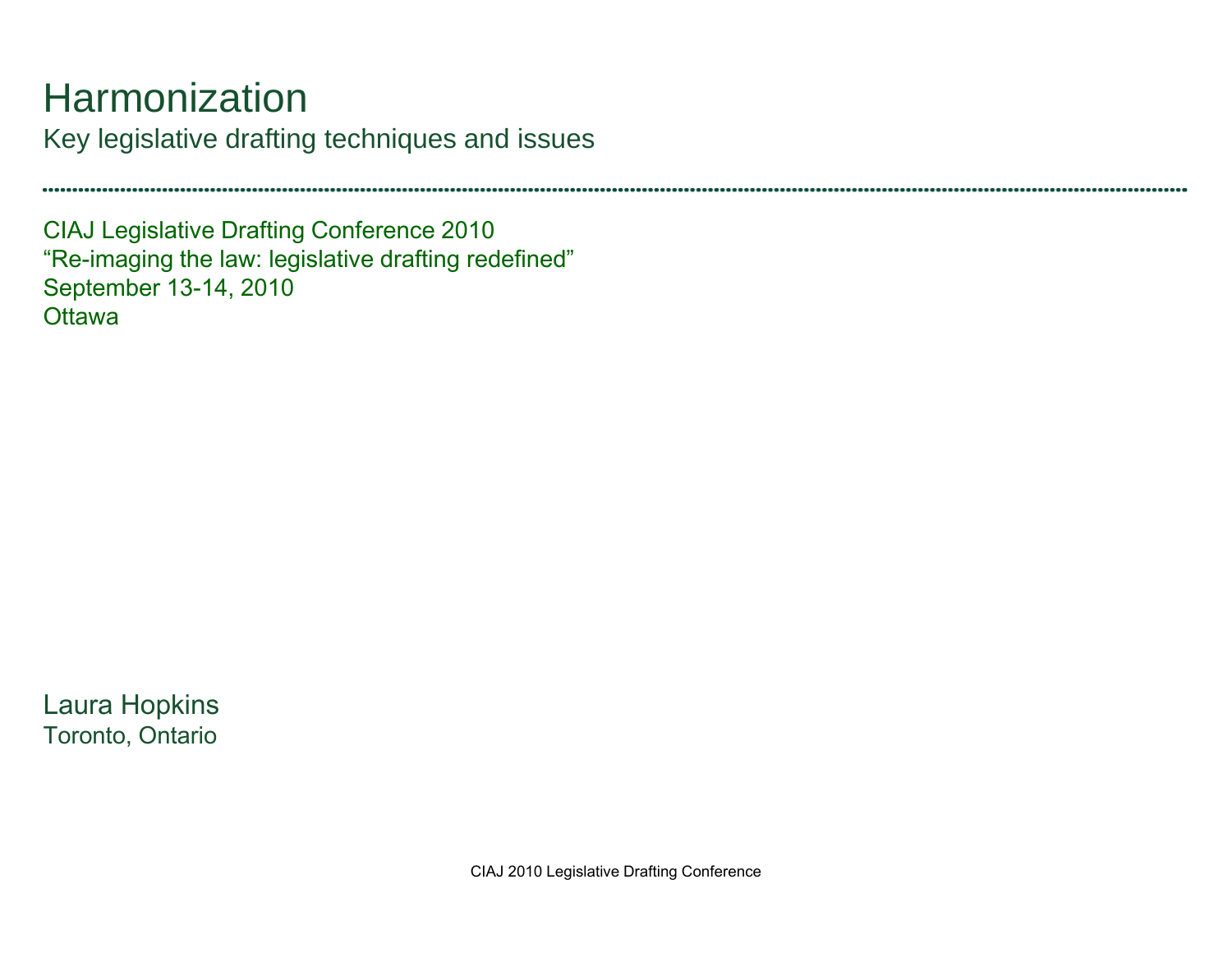Goals:

- $\bullet$ Enable uniform practices to be used across jurisdictional lines
- $\bullet$  Reduce the regulatory burden on people and businesses without sacrificing other (local) public policy goals

Means:

- $\bullet$ Establish common standards in law
- $\bullet$  Accommodate the other (local) public policy goals of each jurisdiction

This is what we're doing when we "harmonize" the legislative schemes.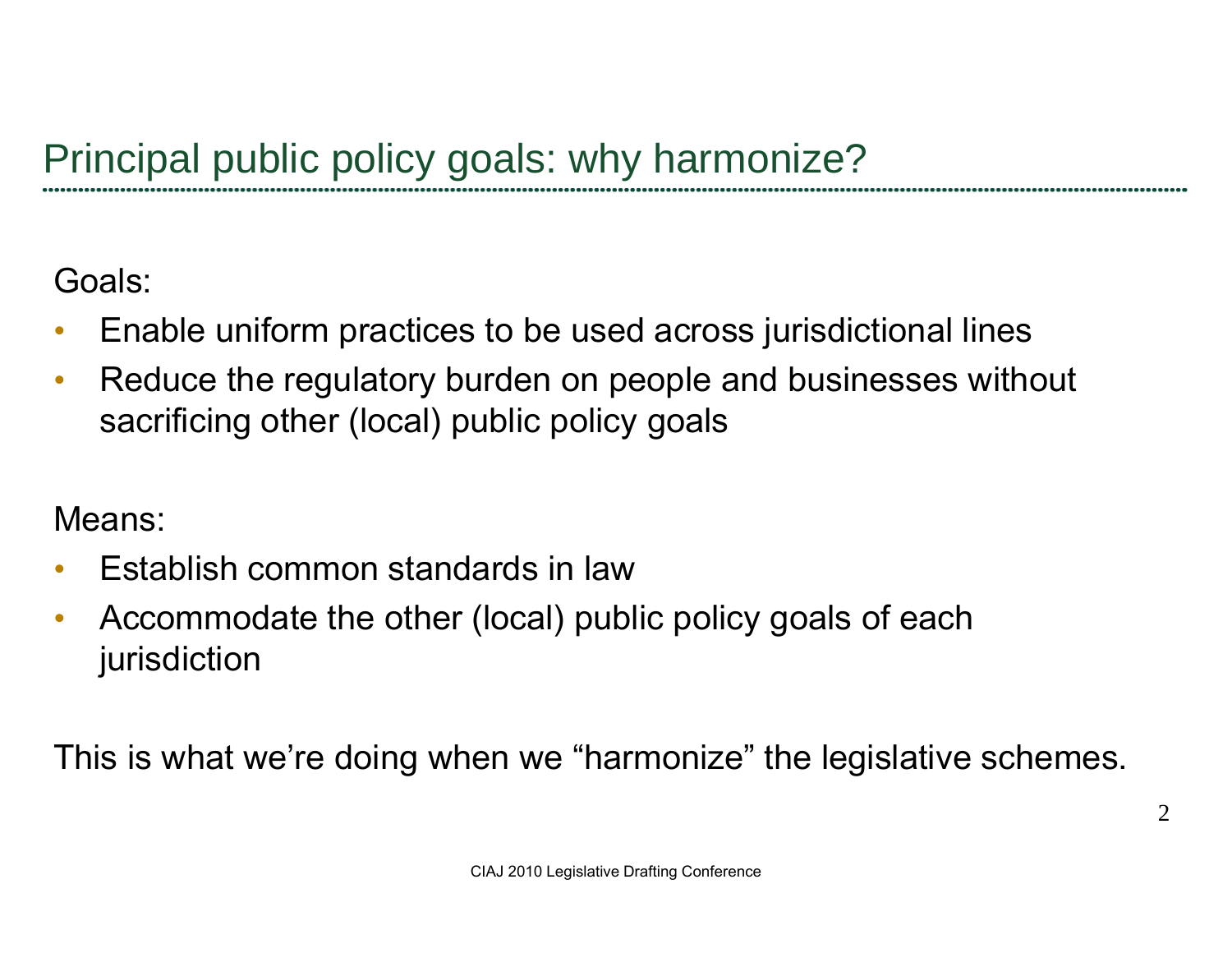What has changed? Why the increased interest in harmonization?

Harmonization is not a new phenomenon. What has changed? Some possible factors:

- $\bullet$ In past: bilateral harmonization was more routine
- • Change: multilateral harmonization is increasingly prevalent – greater emphasis on 'agreed wording' to reflect consensus
- $\bullet$ Change: increase in multijurisdictional business operations, and integration of economies – increased demand for visibly uniform standards
- $\bullet$  Change: greater public policy emphasis on "efficiency", "burden reduction" – increased demand for uniformity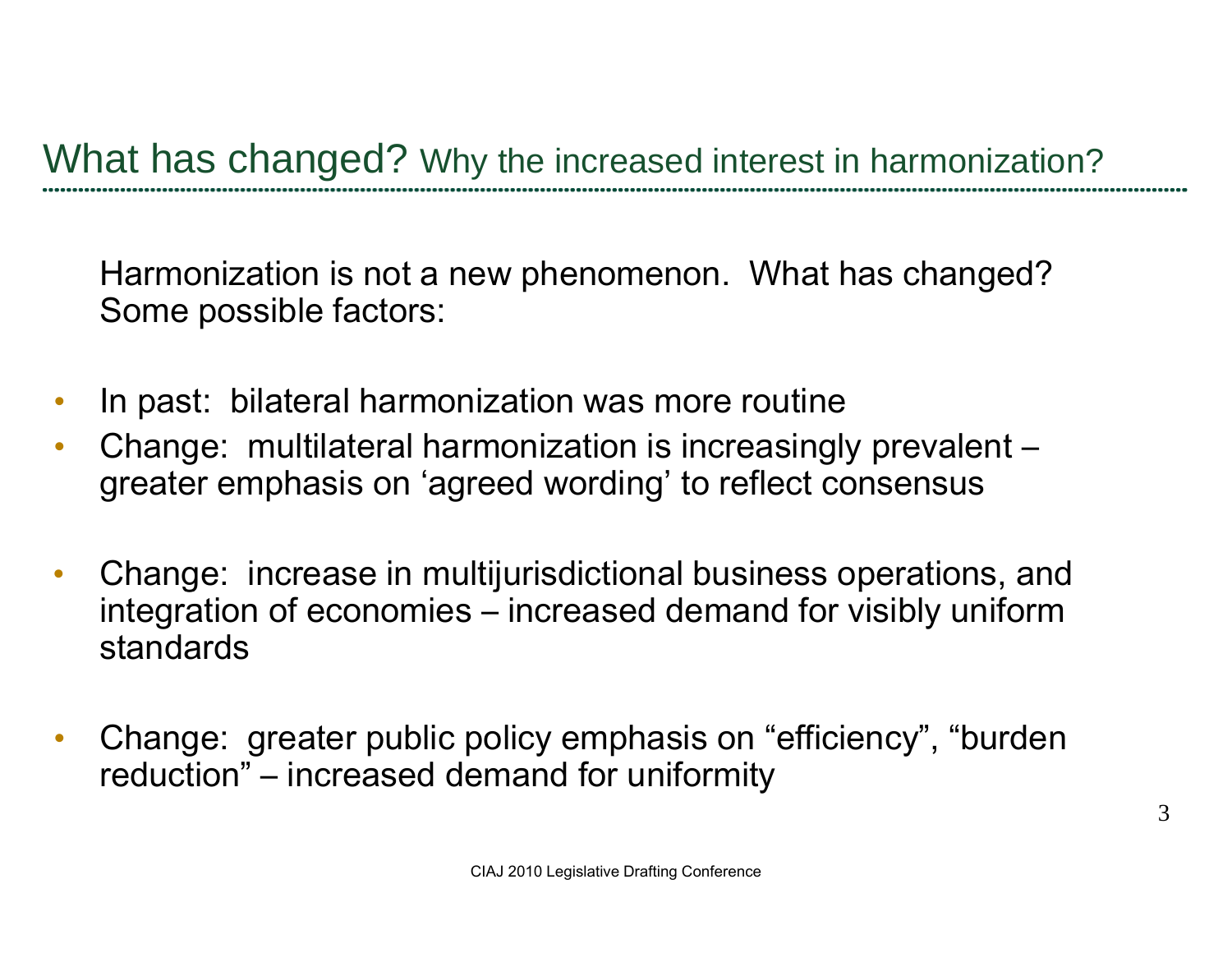Harmonization and legislative drafting both place a high priority on consistency. A key question is "consistency with what?"

- $\bullet$  Intuitive preference for common wording to be adopted by all jurisdictions – so that "consistency" with other jurisdictions is visible.
- $\bullet$  However, within the statute book of a particular jurisdiction, deviations from typical wording may have unintended consequences in law – lack of "consistency" may impair legal effect
- $\bullet$  A drafting challenge: how to ensure appropriate legal effect achieved while maximizing the 'visible' consistency of wording?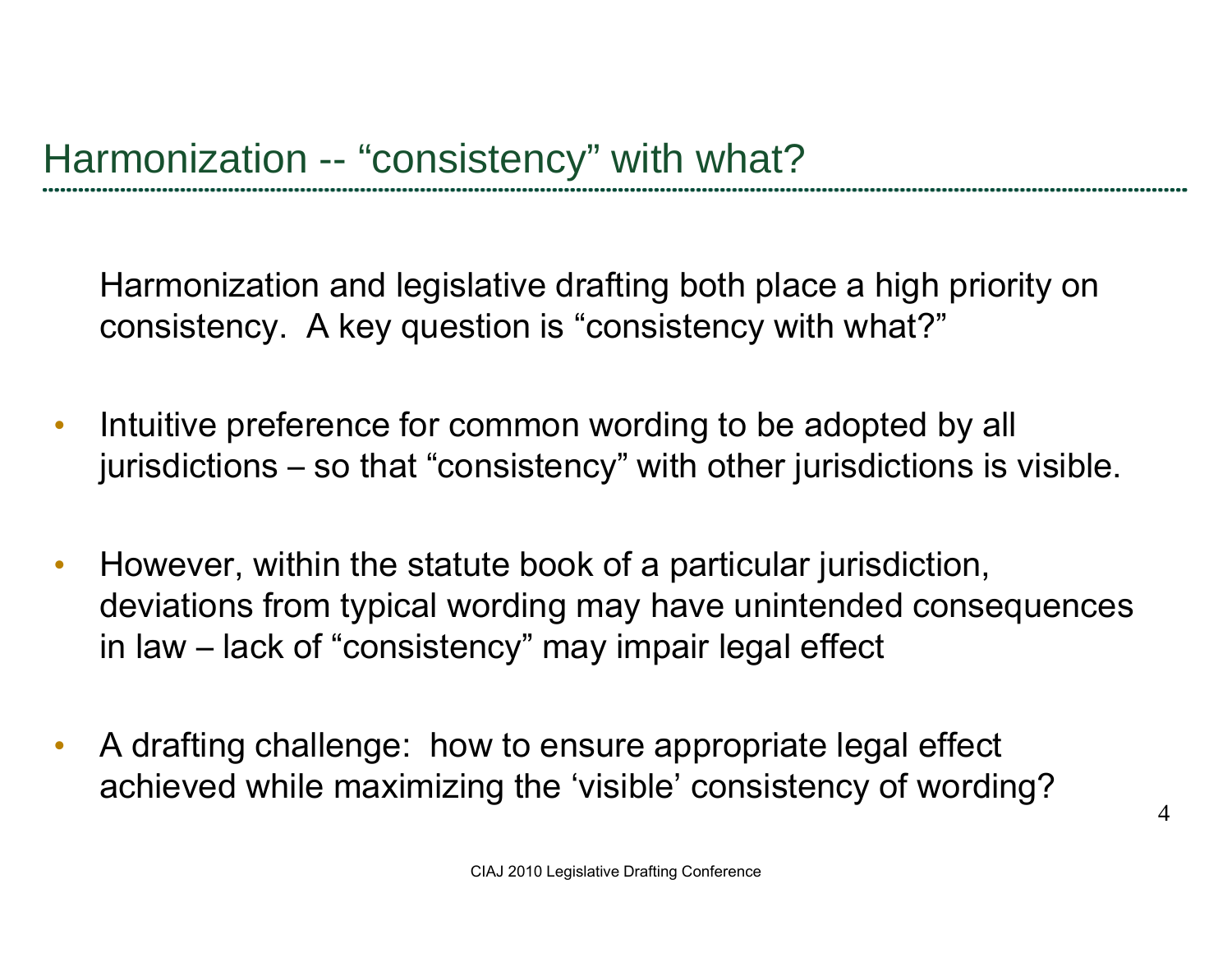The harmonization of particular legislative schemes is an important public policy goal – one of the things "intended by the legislature". This public policy goal is relevant to the interpretation of the legislation.

However, this public policy goal may not be visible in the legislative scheme. As a result, it may not be considered when the legislation is being interpreted.

"Consistency", in that situation, would focus on consistency of wording within the statute book. Anomalous wording could present problems in that context.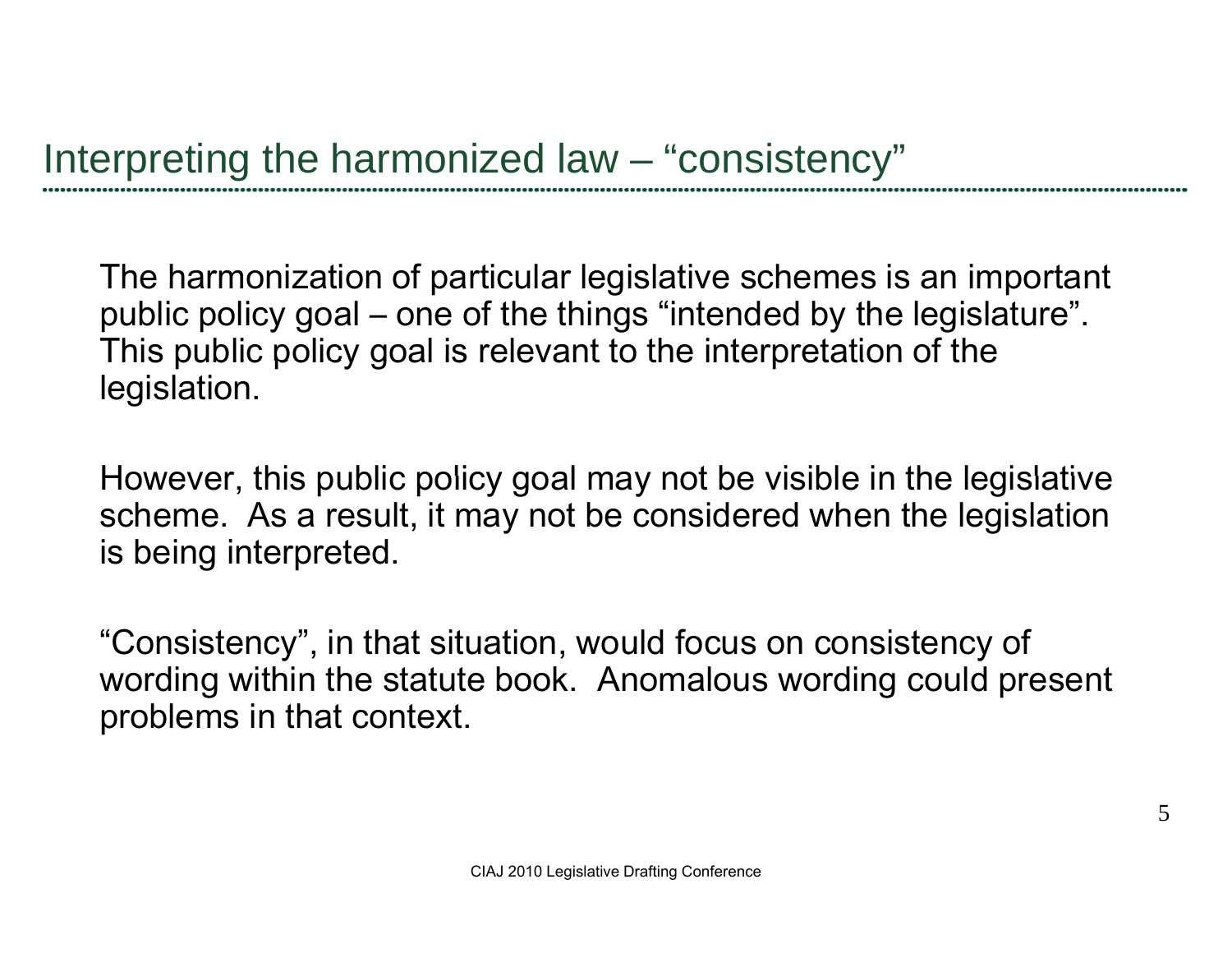Legislative drafting options for making the 'harmonization' goal visible:

- •preamble -- describing the harmonization context
- •purpose provision -- stating goal of harmonization
- • interpretation provisions
	- mandating an interpretation that promotes harmonization
	- indicating that no inference should be drawn that 'harmonized' wording that differs from 'usual' wording is to be interpreted otherwise than with 'usual' meaning
	- resolving conflicts in favour of harmonization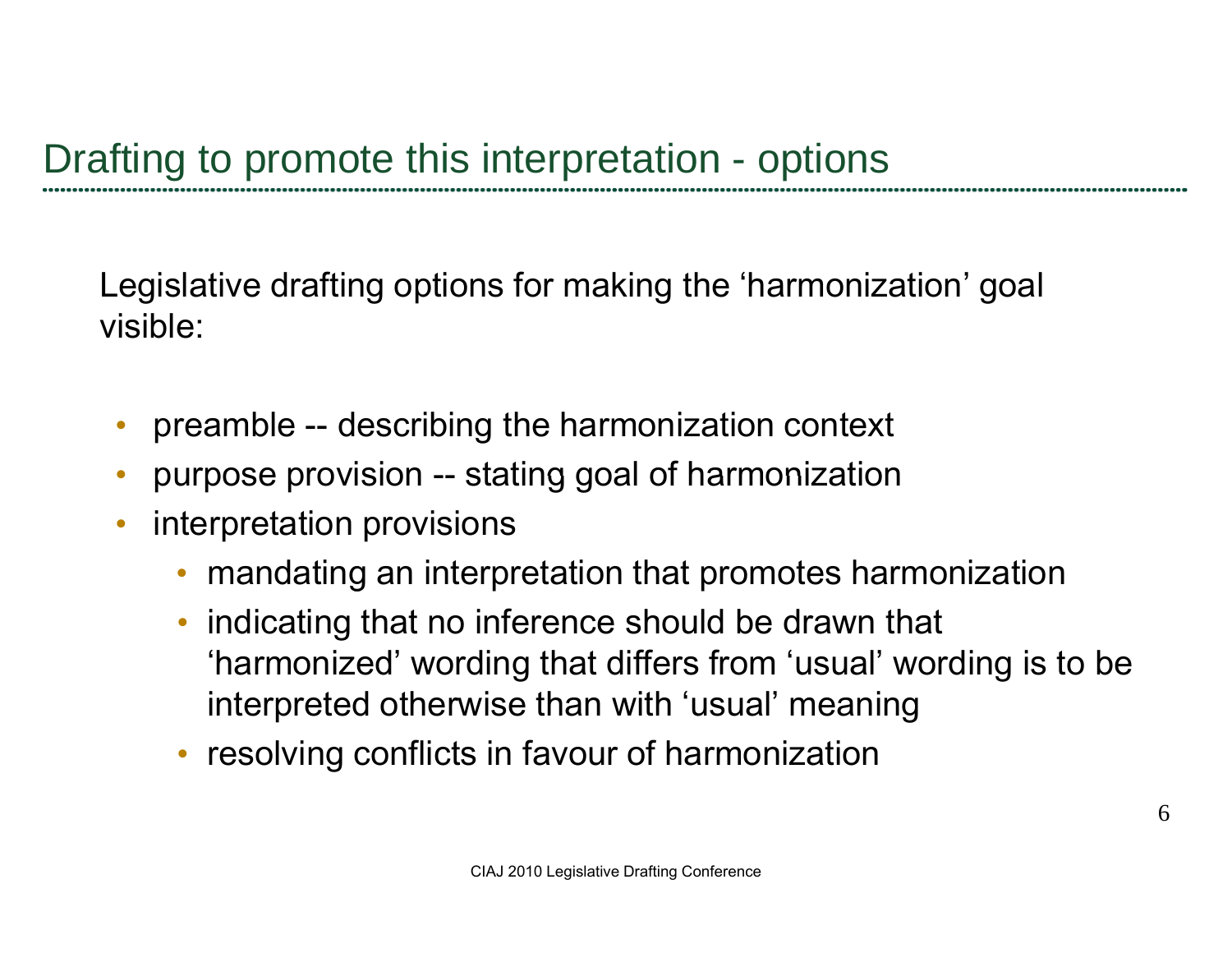Legislative drafting offices are being proactive in helping our clients with their harmonization initiatives. Proactive steps include:

- $\bullet$  Training clients about drafting issues associated with harmonization, strate gies for successful harmonization
- $\bullet$  Developing specialized precedents and checklists for clients to use for more routine/standard initiatives
- $\bullet$  Networking to enable the drafting office to identify initiatives where legislative counsel should be involved at an early stage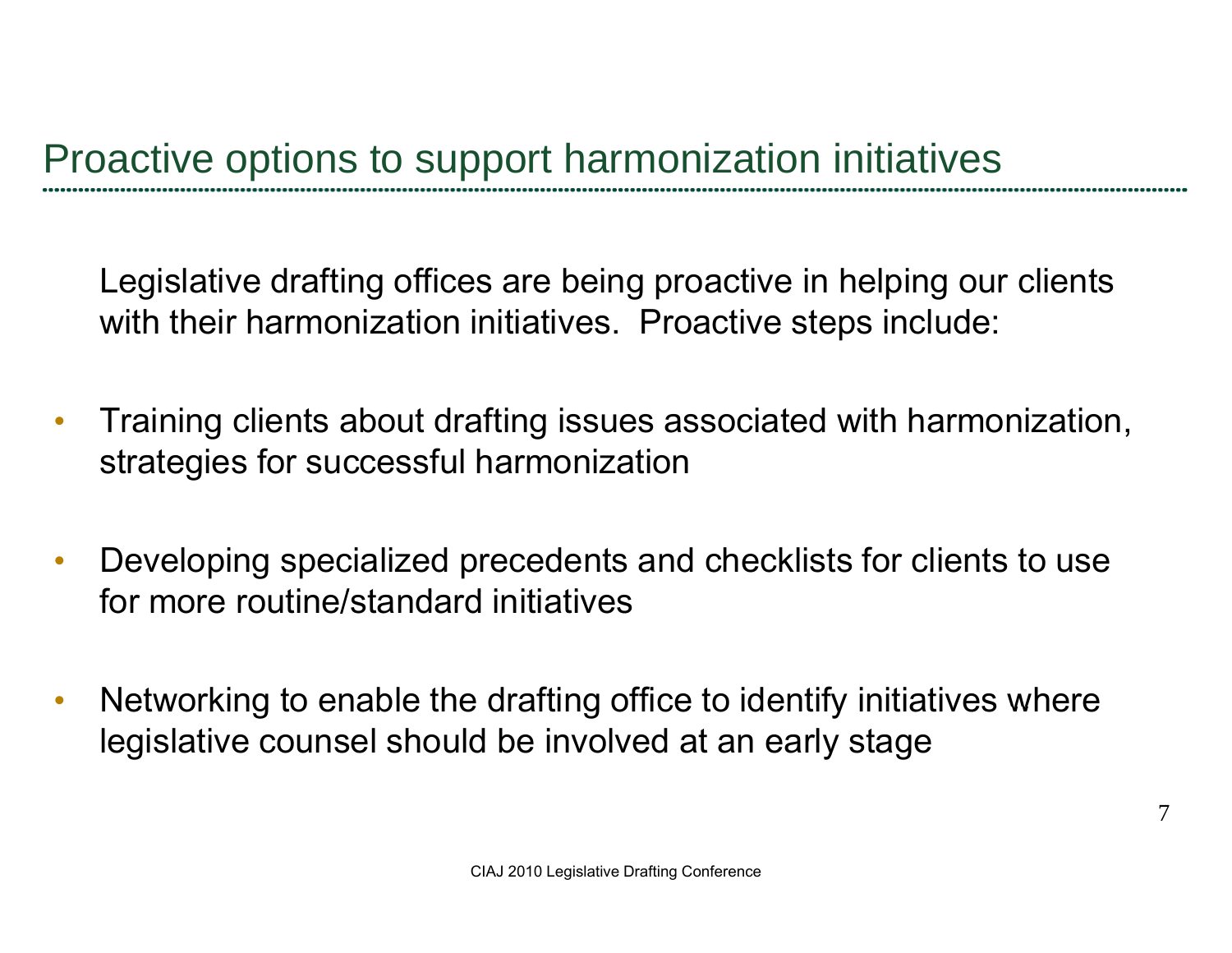Let's look at some drafting techniques used to achieve harmonization.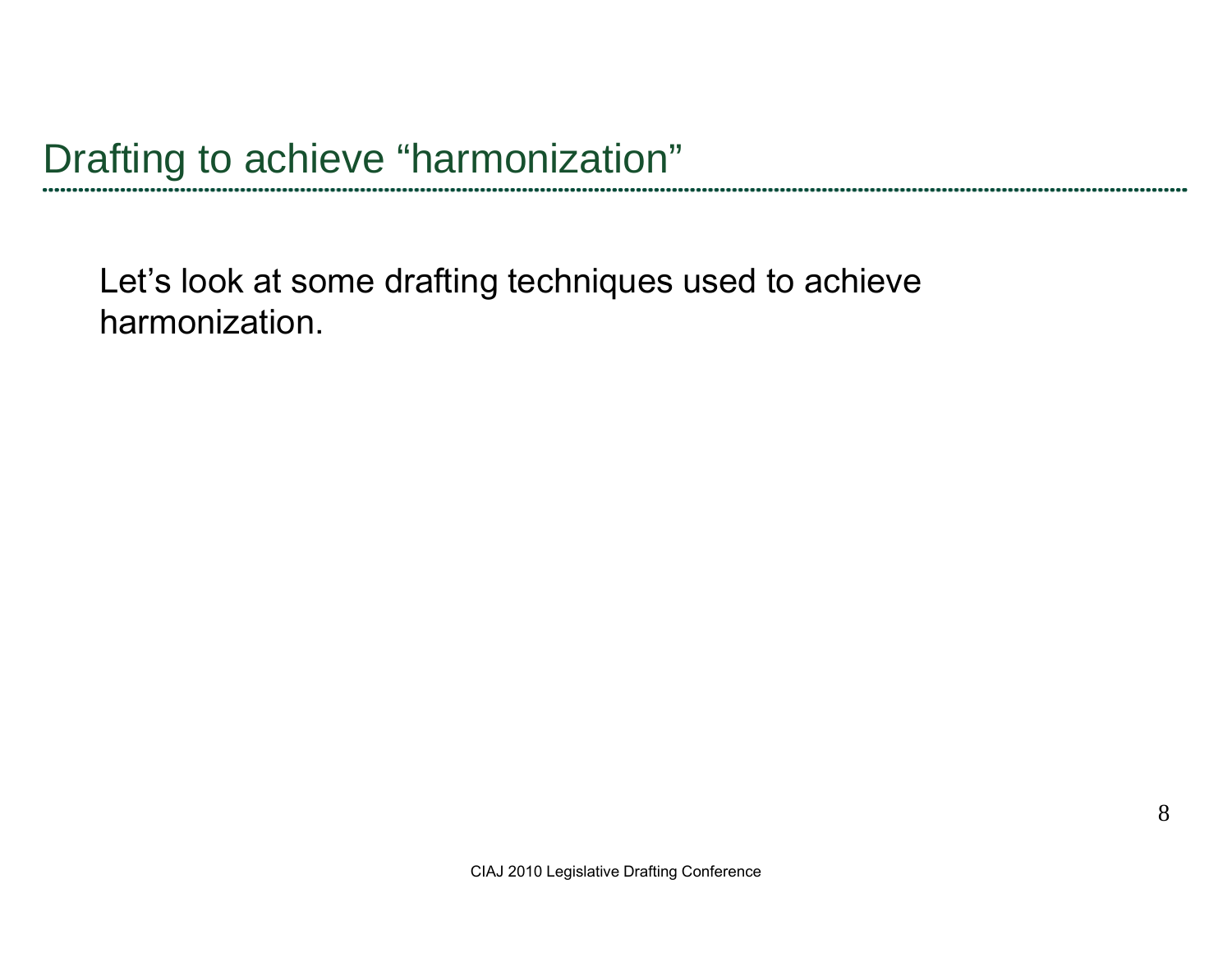Traditionally, two approaches have been used to create consistent (or "harmonized") legislative schemes:

- $\bullet$ using separate, but parallel, enactments
- $\bullet$ creating interlocking legislative schemes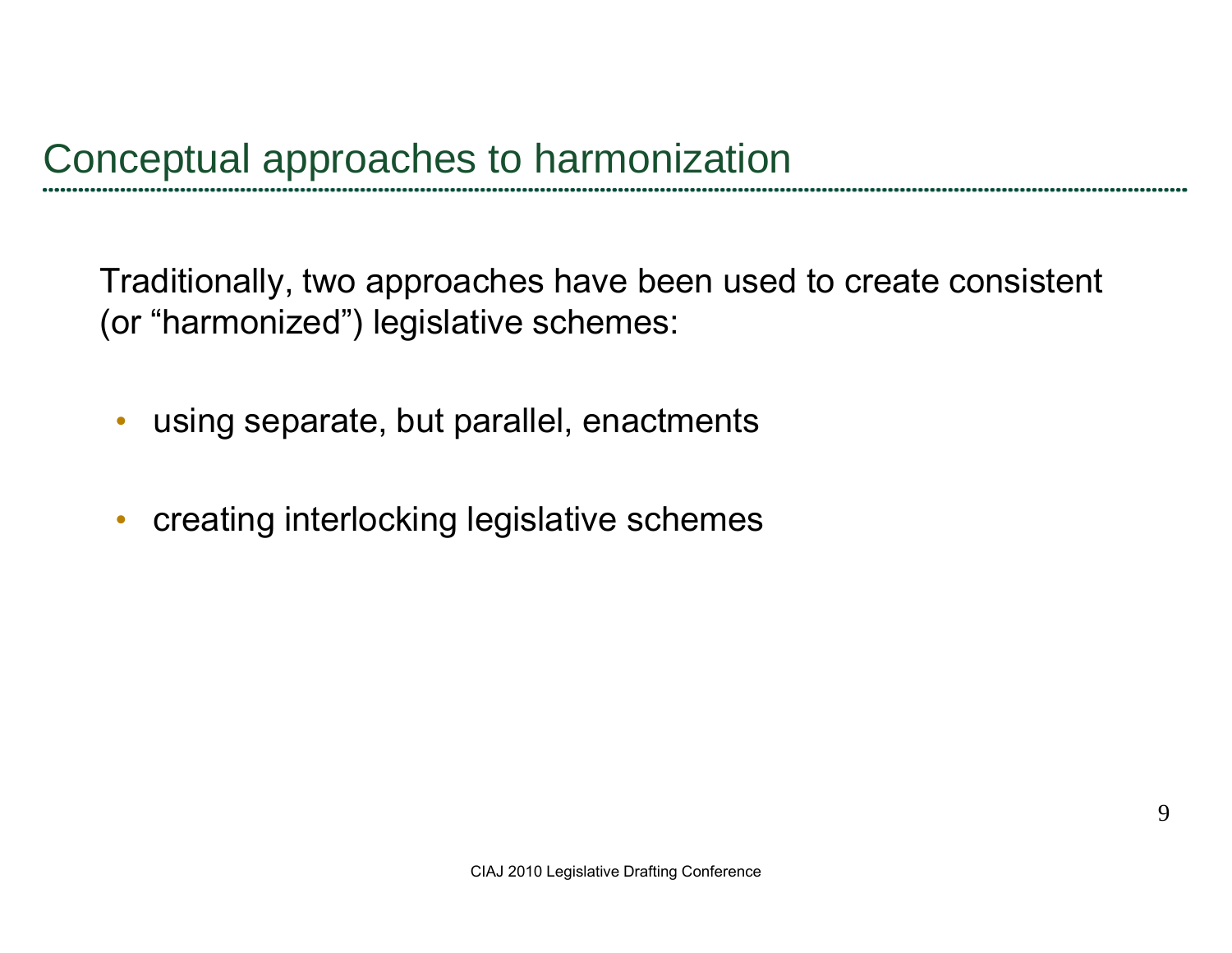Separate, but parallel, enactments can involve either of these approaches:

- $\bullet$ using the same wording in both enactments
- $\bullet$  using different wording intended to achieve the same result in law in both enactments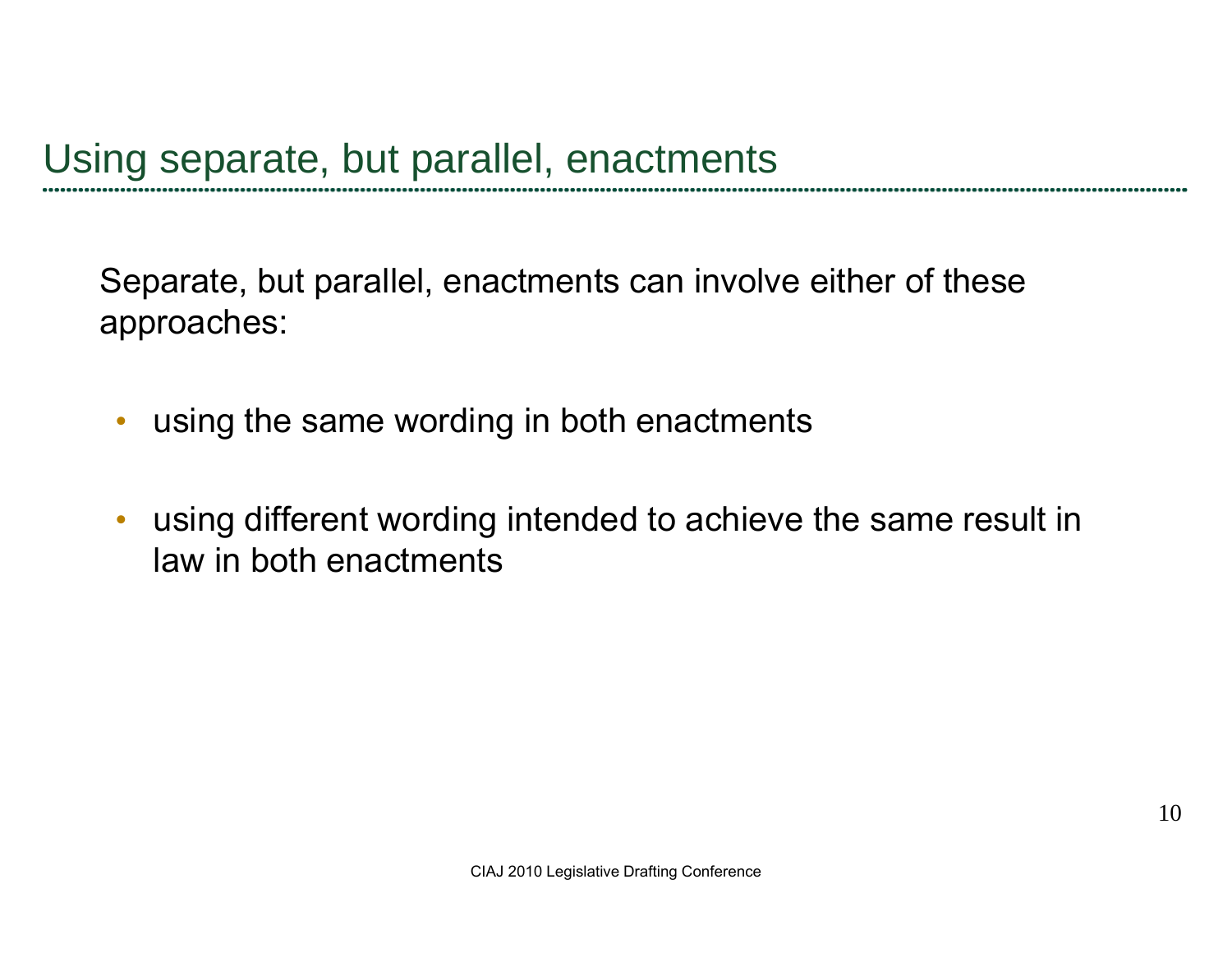The technique of using the same words to achieve the same result in law is frequently used :

- • when harmonization involves only one jurisdiction – harmonization within the statute book of the jurisdiction, or
- when harmonization involves two or more jurisdictions that have the same system of law and system of government, and
	- the legislative schemes are well-established, and
	- •• changes are likely to affect multiple interests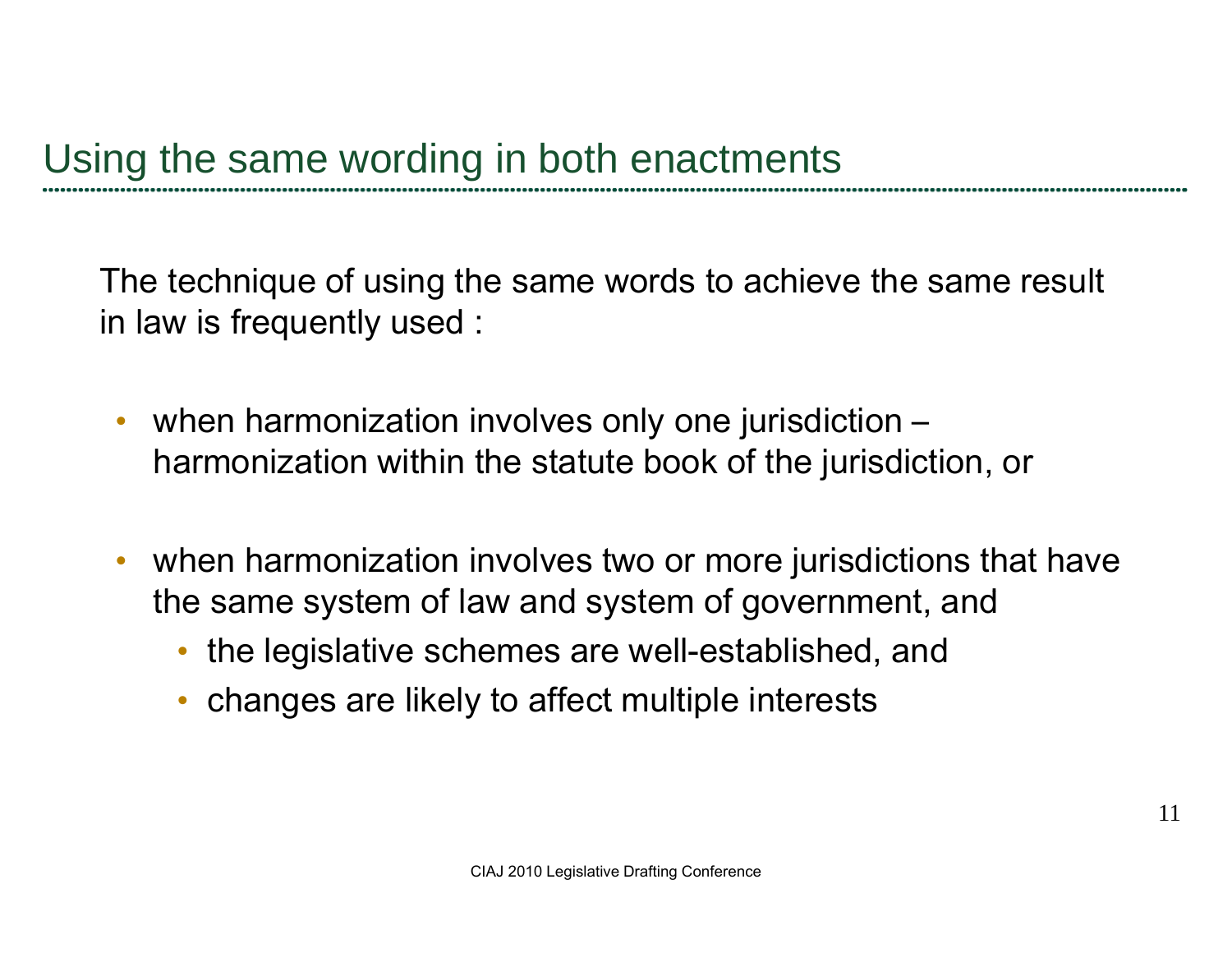The use of this technique appears to be increasing, especially in multilateral arrangements. Multilateral negotiations can often result in agreed wording to be enacted by each of the parties.

When drafting instructions include 'agreed wording', the challenges from a legislative counsel perspective are familiar to us all.

Explicit reference in the legislative scheme to the context – the goal of harmonization – may provide support in law for an appropriate interpretation of the agreed wording.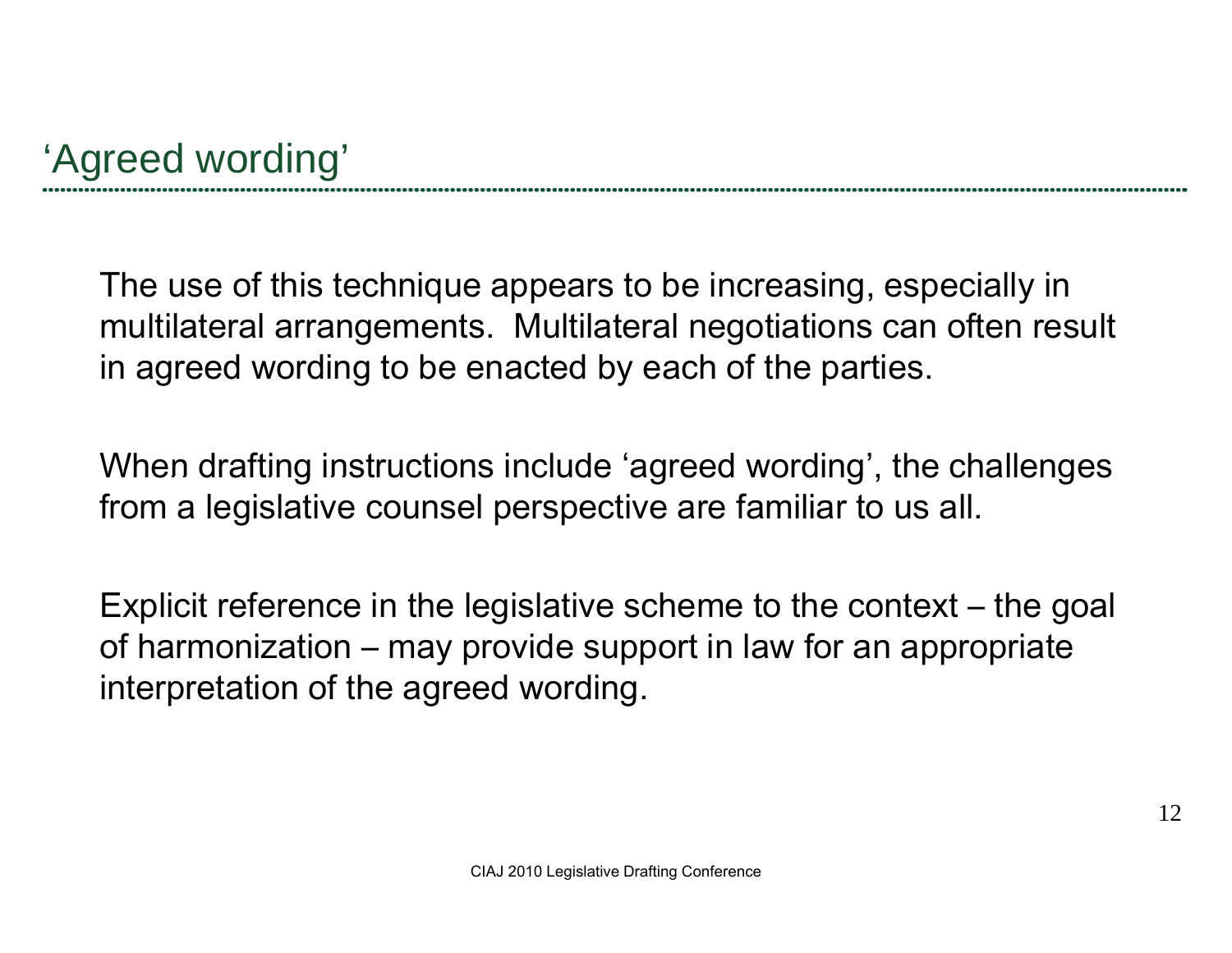A variation on the technique of "using the same wording" can be achieved with incorporation by reference. The same text is incorporated into both enactments, resulting in "harmonization".

When a fixed incorporation is used, the incorporation is often described as a form of 'drafting shorthand'. That's because the incorporated text could have been repeated in the enactment, instead of being incorporated by reference.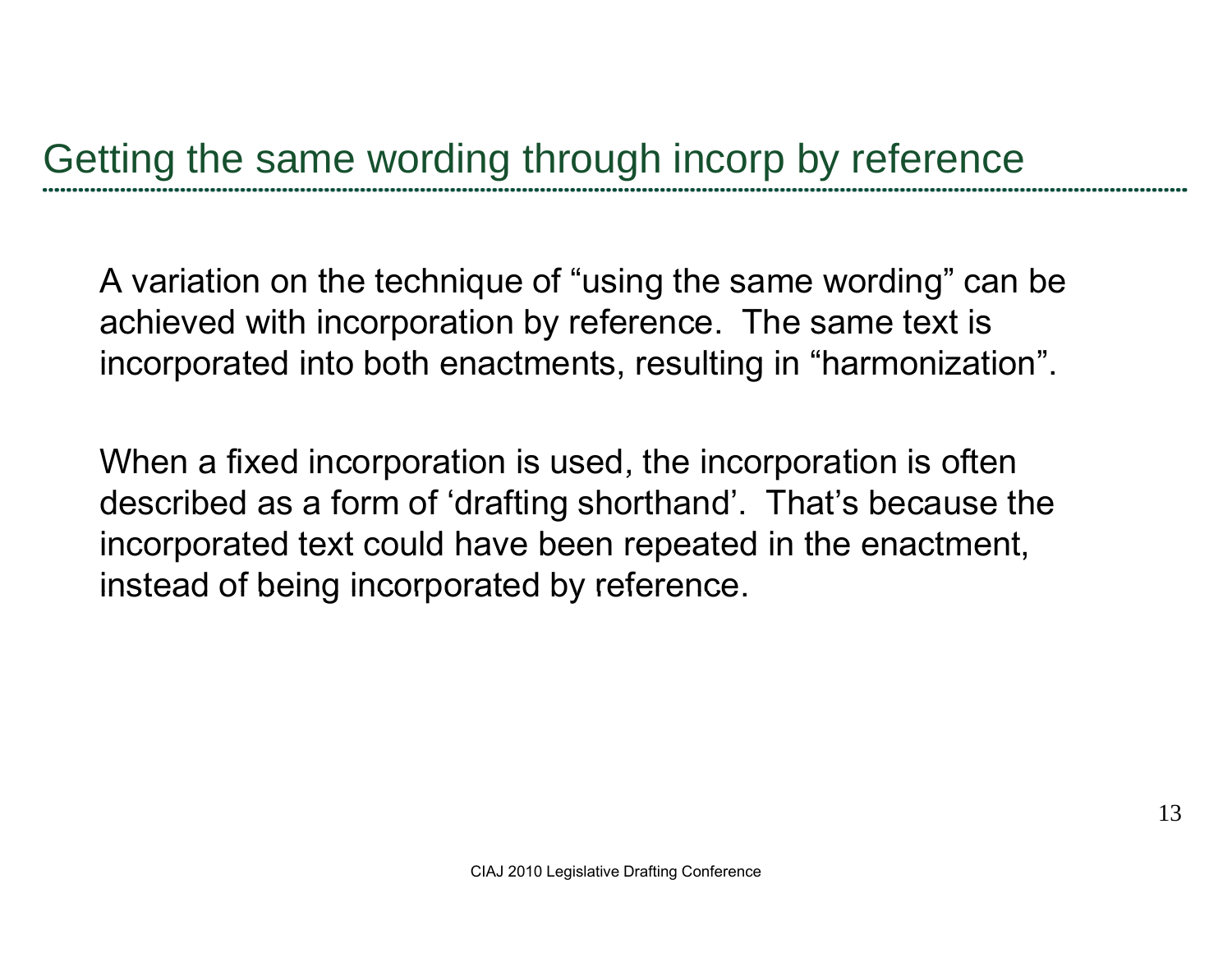While we are all familiar with the concept of "incorporation by reference", we don't all use the same terminology when discussing it. Here, for everyone's convenience, are two key labels that I'll be using:

- "FIXED" incorporation: refers to the incorporation of a text as it exists on a particular date (one which is no later than the date on which the incorporation by reference takes effect)
- "ROLLING" incorporation: refers to the incorporation of a text as it may be amended in future (after the date on which the incorporation by reference takes effect)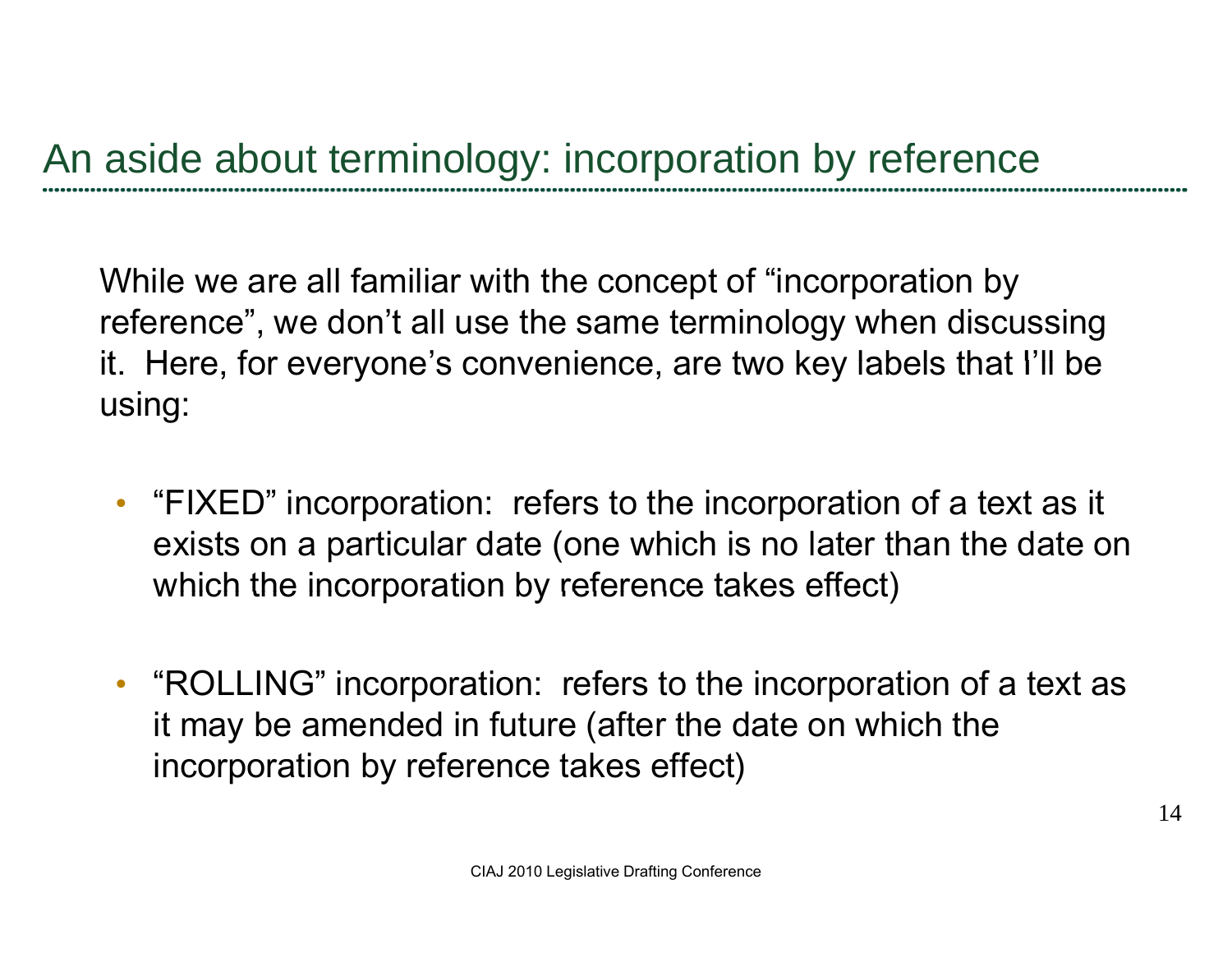Separate, but parallel, enactments often involve achieving the same result in law using different wording in each enactment.

This traditional technique is frequently used:

- when harmonization involves two jurisdictions that have different systems of law or systems of government, or
- when laws are enacted in more than one language, or
- when the regulated sector is accustomed, through experience, to this approach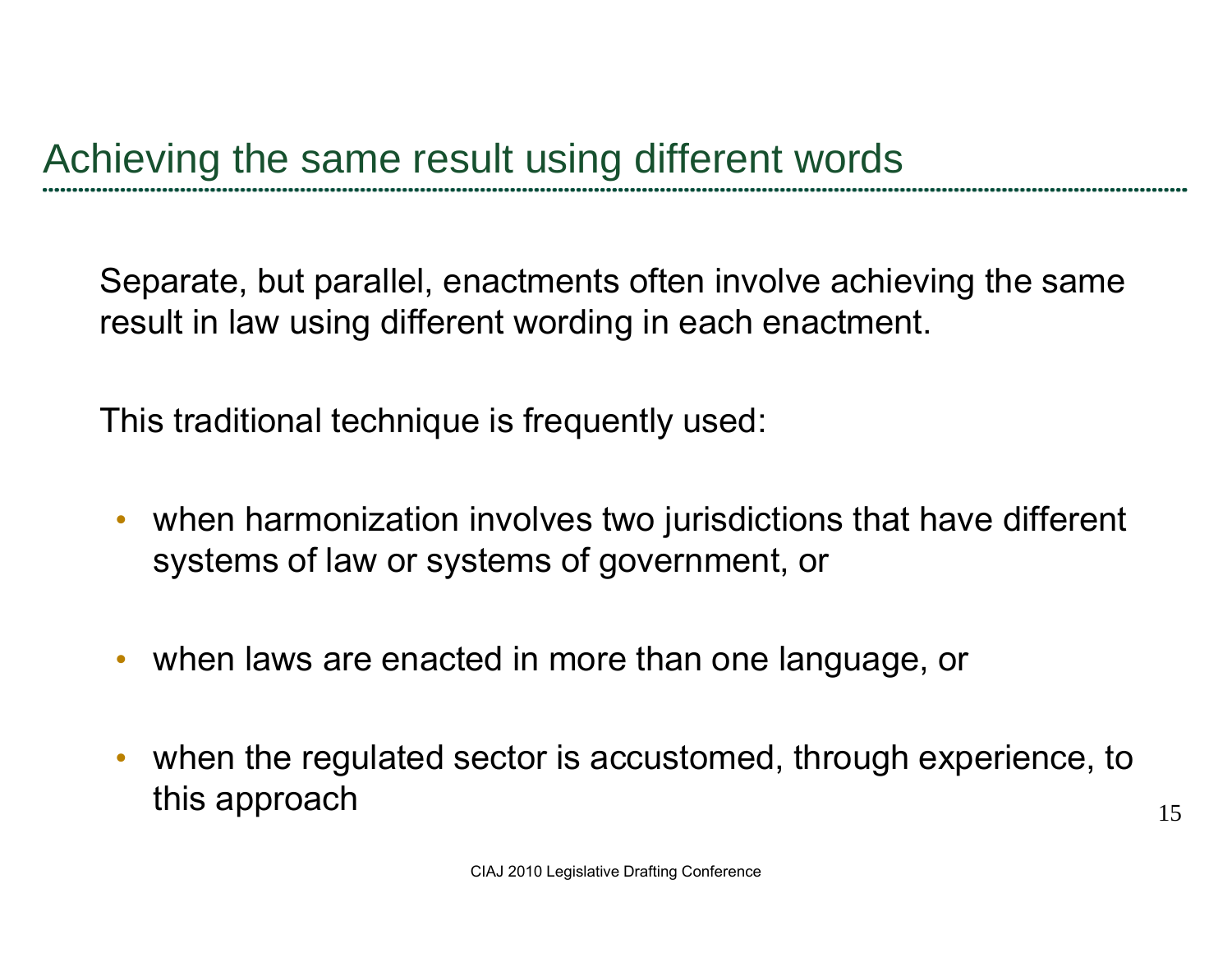To recap, traditionally two approaches have been used to create consistent (or "harmonized") legislative schemes:

- $\bullet$ using separate, but parallel, enactments
- $\bullet$ creating interlocking legislative schemes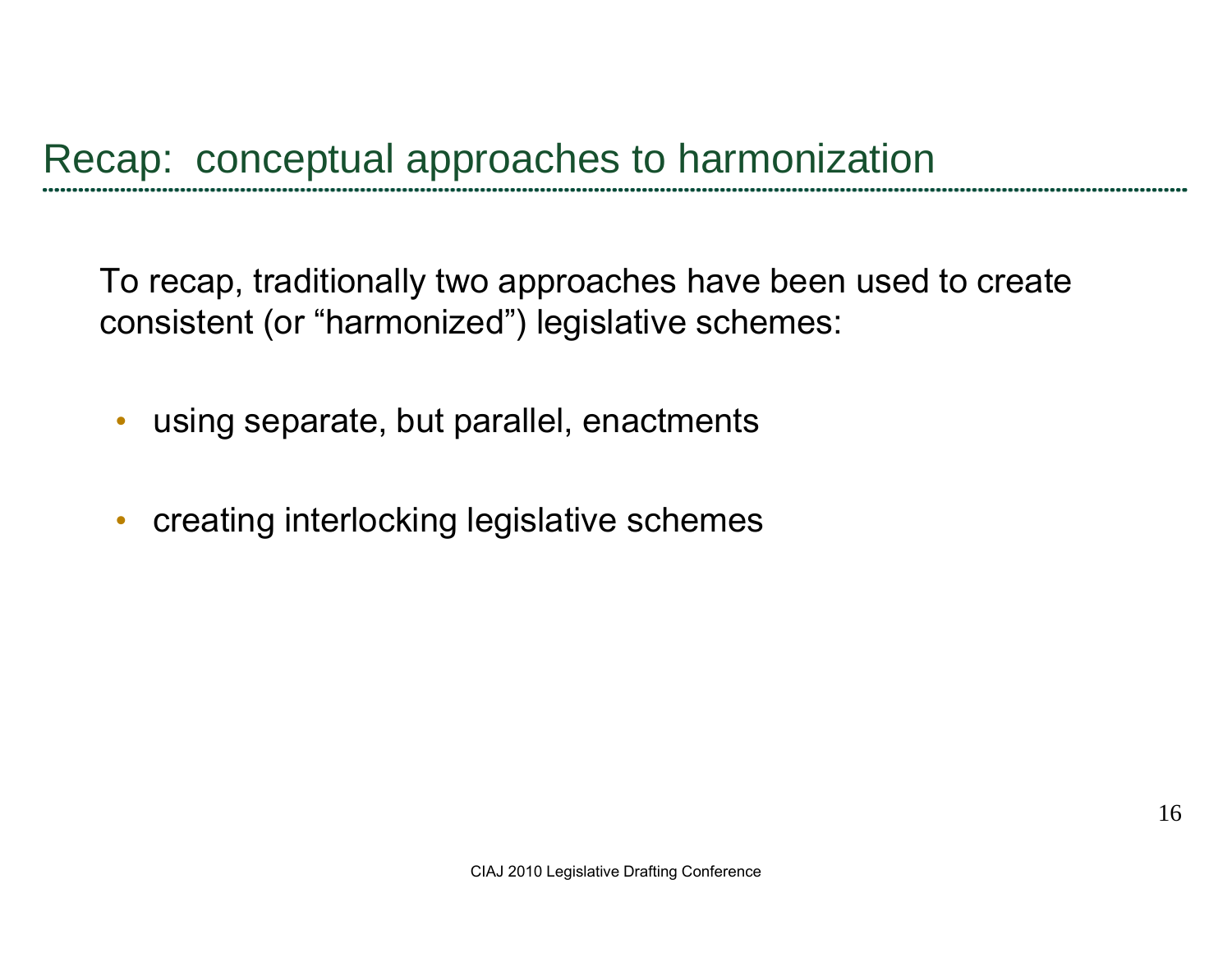Interlocking legislative schemes can be created in a variety of ways, such as these:

- • incorporation by reference (1) – adopting text from one enactment into the other
- $\bullet$  incorporation by reference (2) – adopting the same external (non-legislative) text into both enactments
- •• enacting reciprocal recognition provisions, for example, in both enactments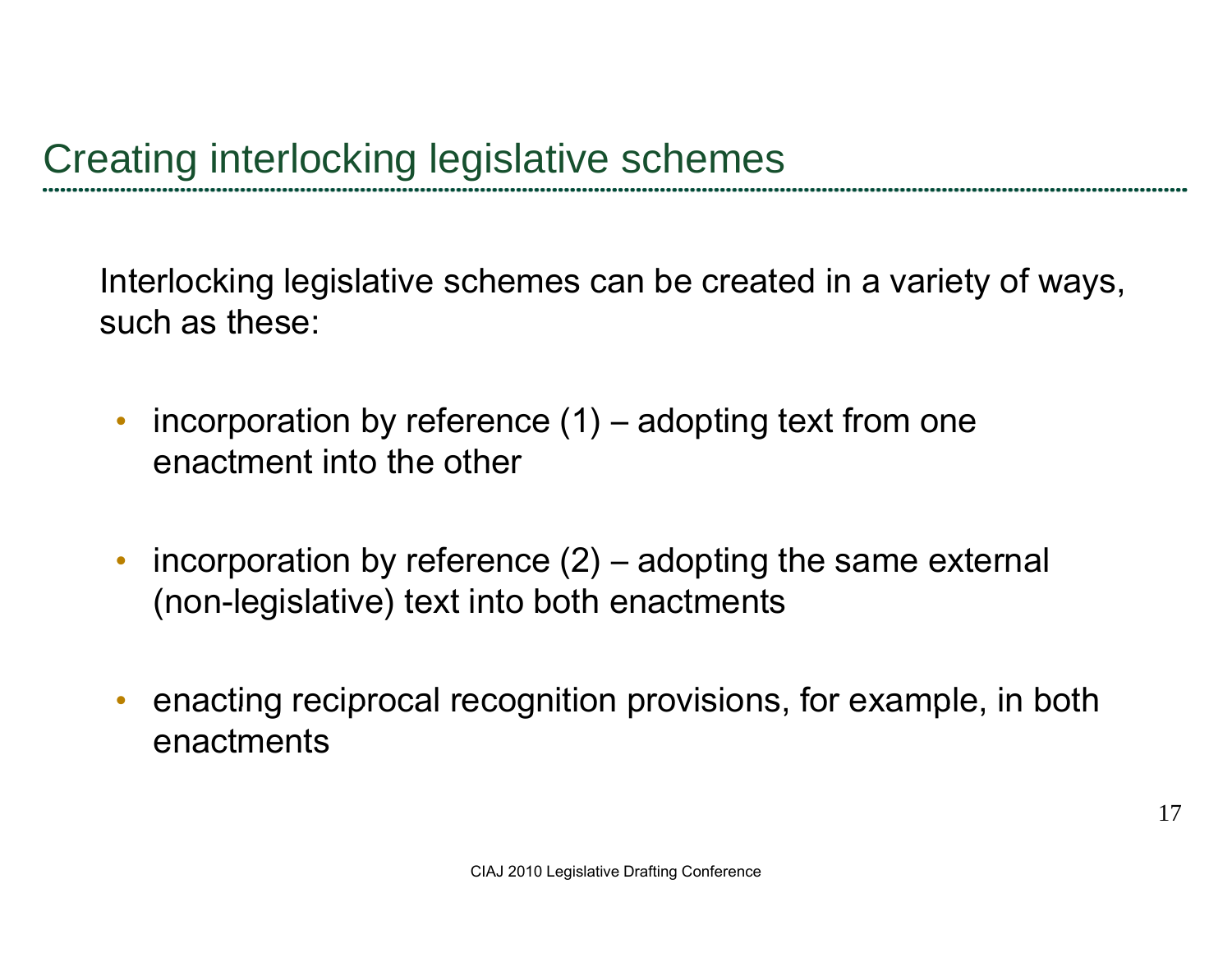One traditional form of incorporation by reference involves incorporating into one enactment a concept from another enactment.

 $\bullet$  This harmonization technique is often used within the statute book of one jurisdiction:

"In this Act [the *Municipal Elections Act*], "municipality" has the same meaning as in section 1 of the *Municipal Act*."

•• Typically, these are rolling incorporations.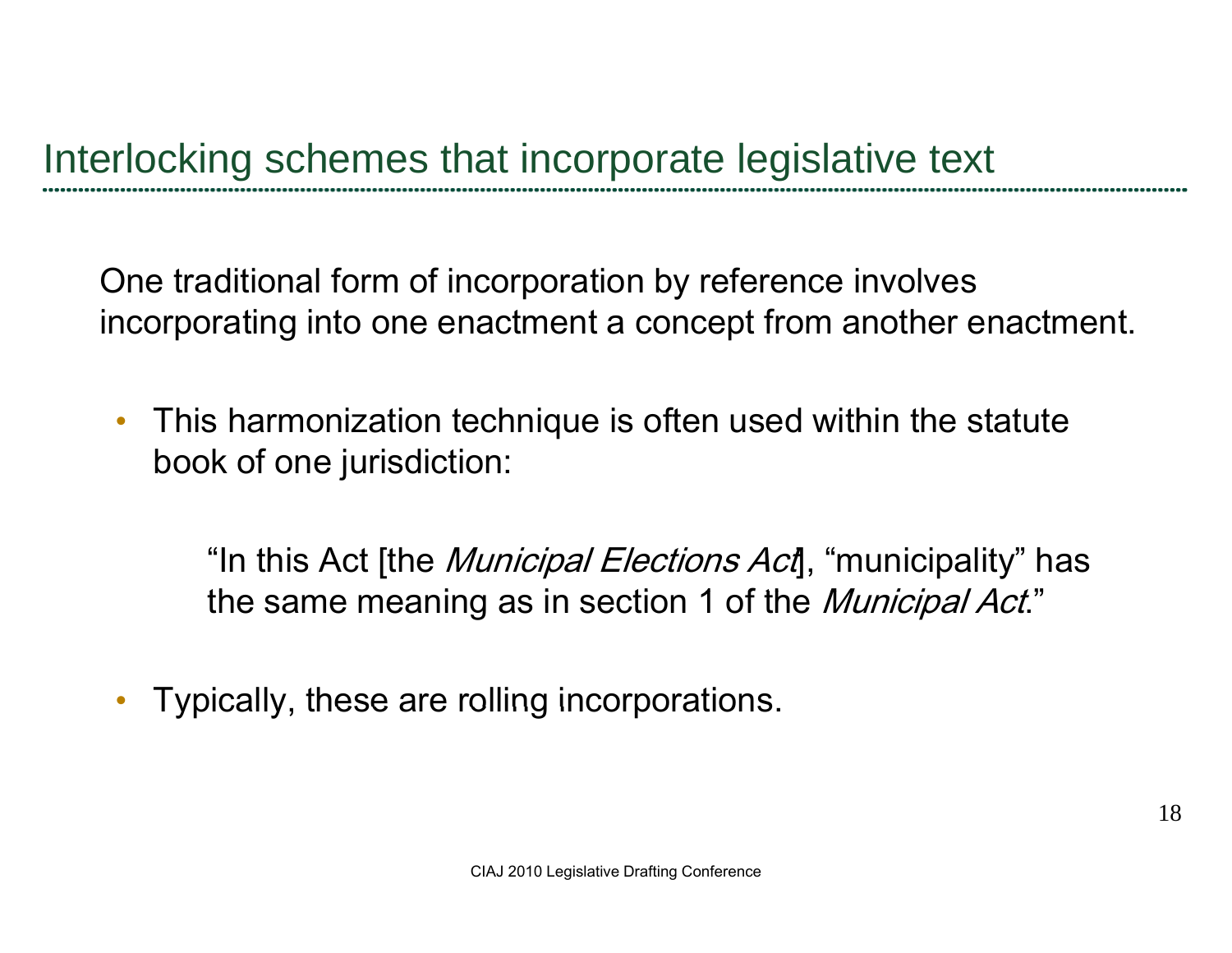Interlocking schemes, incorporating legislative text (cont'd)

 $\bullet$  This traditional form of incorporation by reference is also used when the enactments of two jurisdictions within a country are jointly administered:

"In this Act [the *Income Tax Act* (Ontario)], "taxable income" has the same meaning as in section 1 of the *Income Tax Act* (Canada)."

- $\bullet$ • The two legislative schemes are designed to work in tandem and involve extensive administrative collaboration by the two jurisdictions.
- $\bullet$ Typically, these are also rolling incorporations.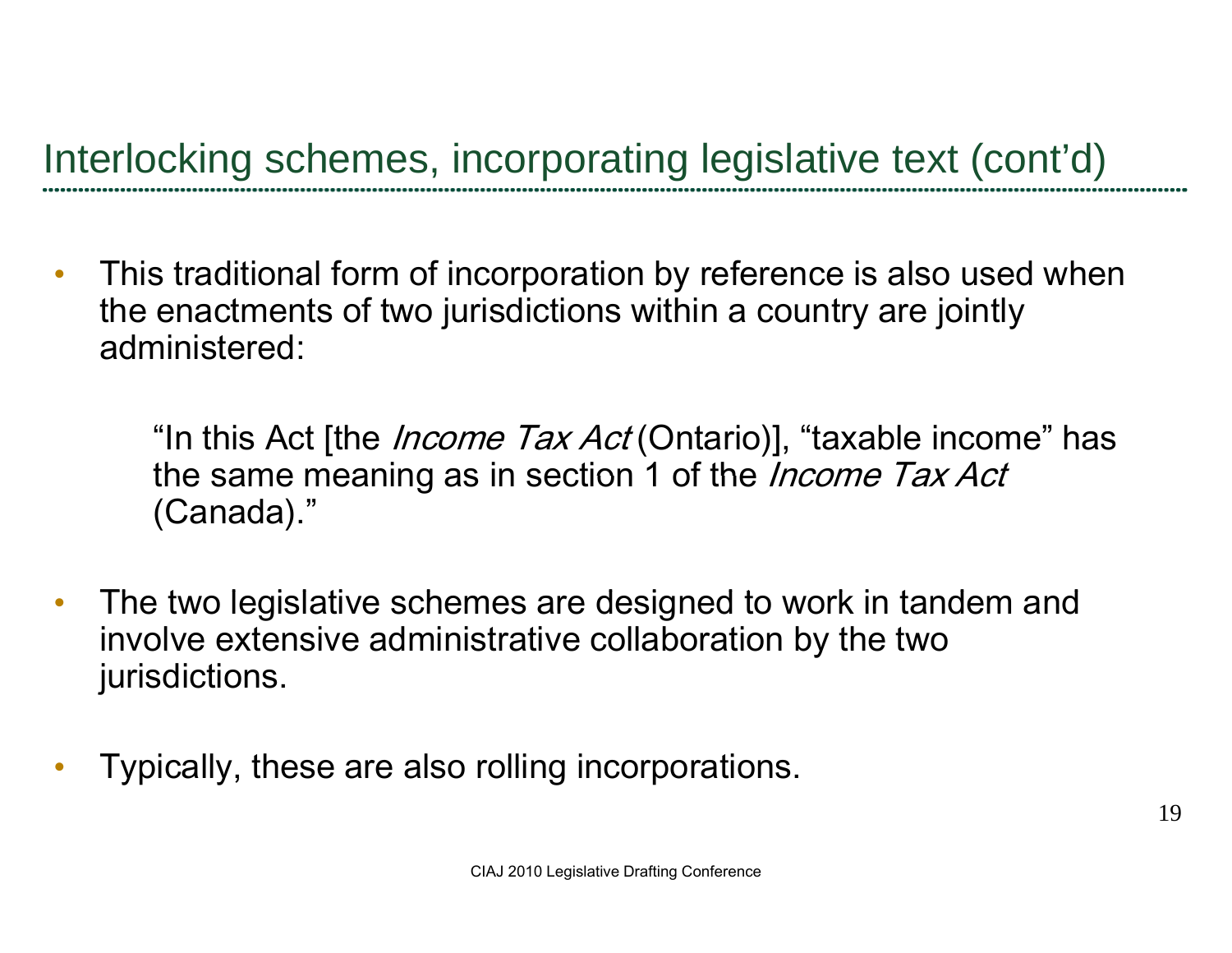In contrast to these examples, an incorporation of text from an enactment of an unrelated jurisdiction (i.e., from another country) is usually a fixed incorporation.

This use of a fixed incor poration creates a visible link between the legislative schemes.

However, it does not create interlocking schemes because changes made by one jurisdiction to the incorporated text would not automatically be reflected in the other legislative scheme.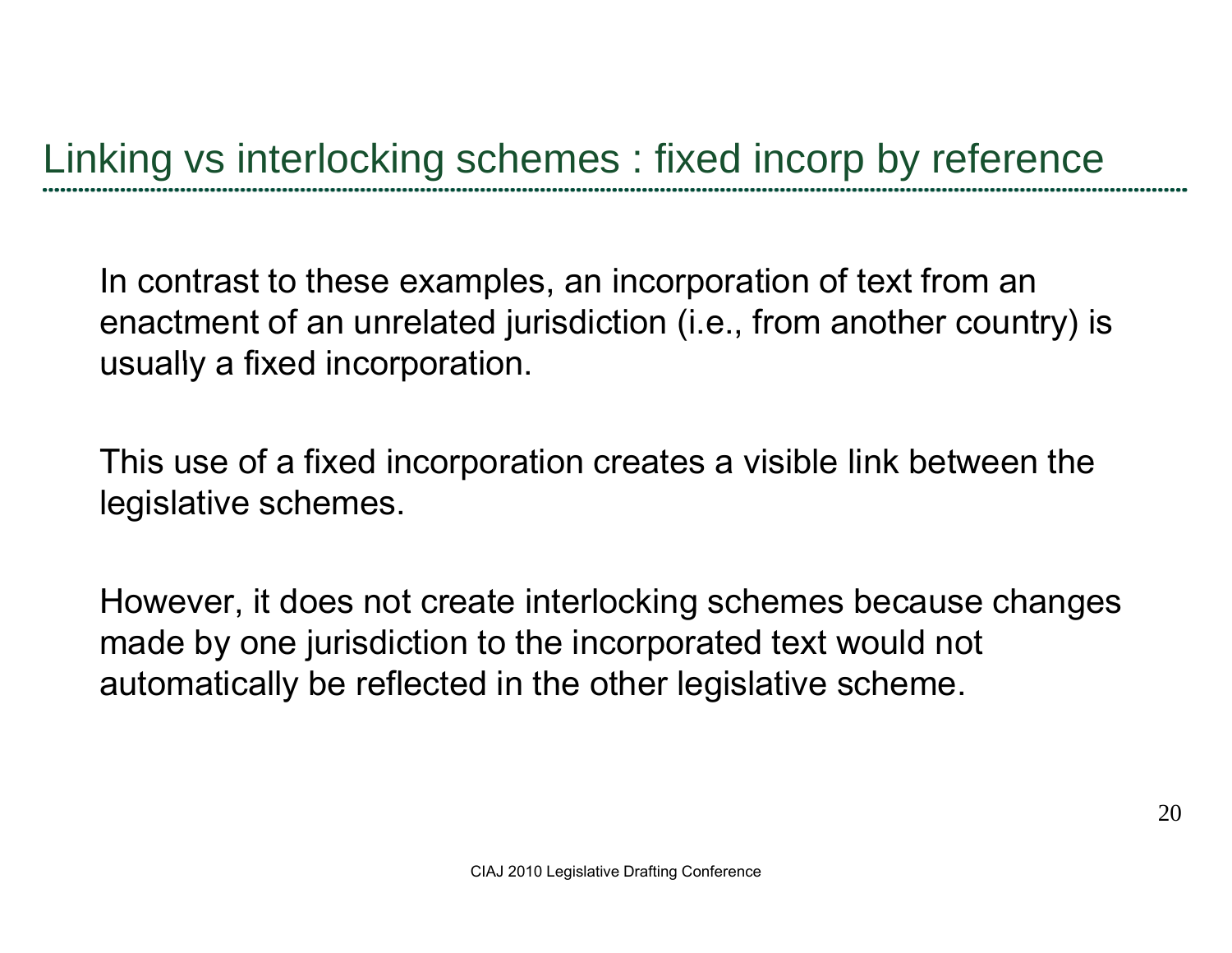Interlocking legislative schemes can also be created by adopting the same external (non-legislative) text into both enactments, using a rolling incorporation.

This technique has traditionally been used in connection with internationally-established standards for human rights and similar public policy matters.

It is being increasingly used in connection with internationallyestablished technical standards.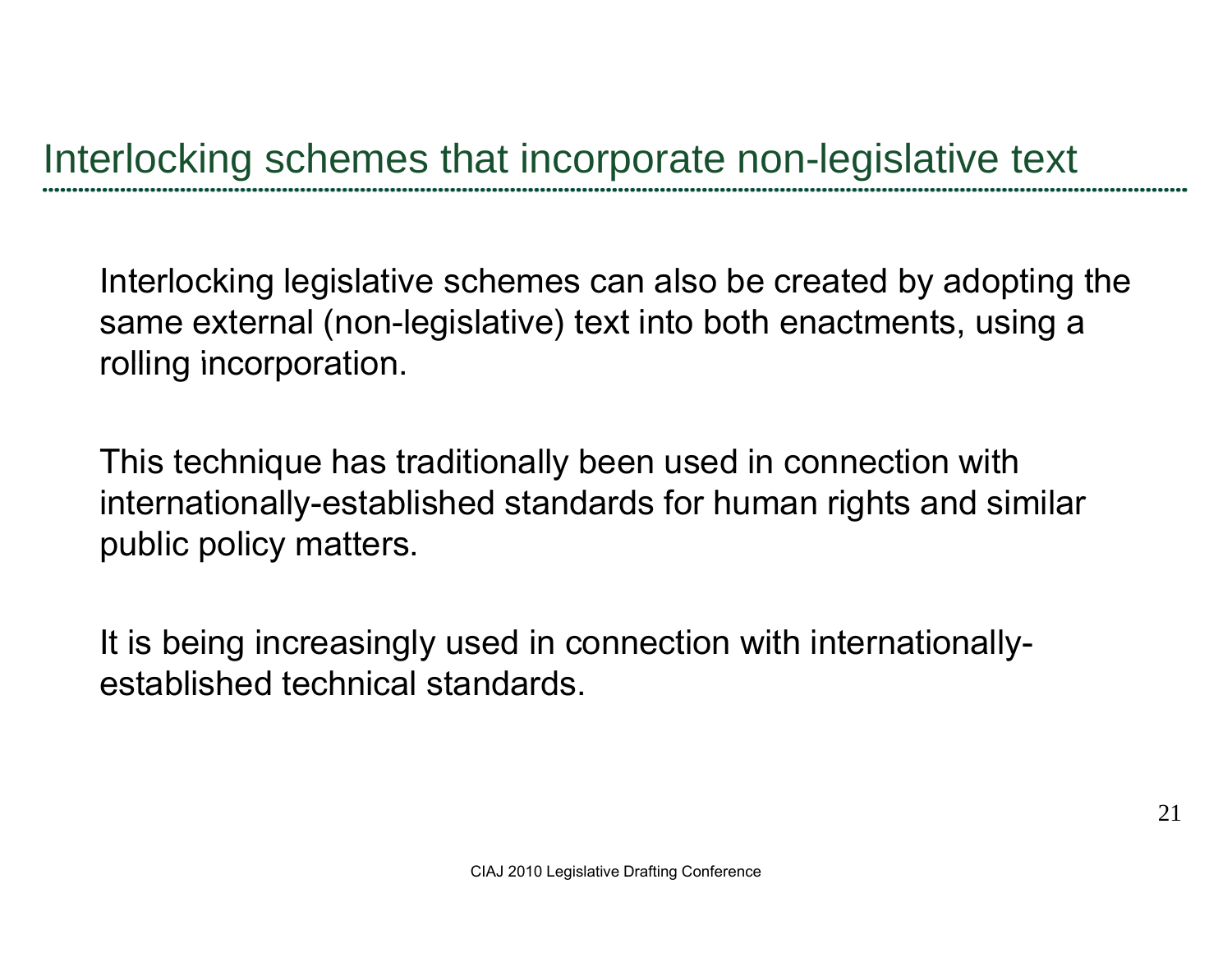Other ways of creating interlocking legislative schemes include:

- $\bullet$ recognizing, in one scheme, status conferred under another scheme (e.g., accreditation in one jurisdiction is valid for the other: labour mobility)
- $\bullet$  treating compliance with one scheme as constituting compliance with the other (e.g., filing with one regulator satisfies the requirement to file with the other regulator: securities filings)
- $\bullet$ • making concurrent appointments to tribunals and holding joint proceedings (e.g., one hearing for multijurisdictional environmental assessments)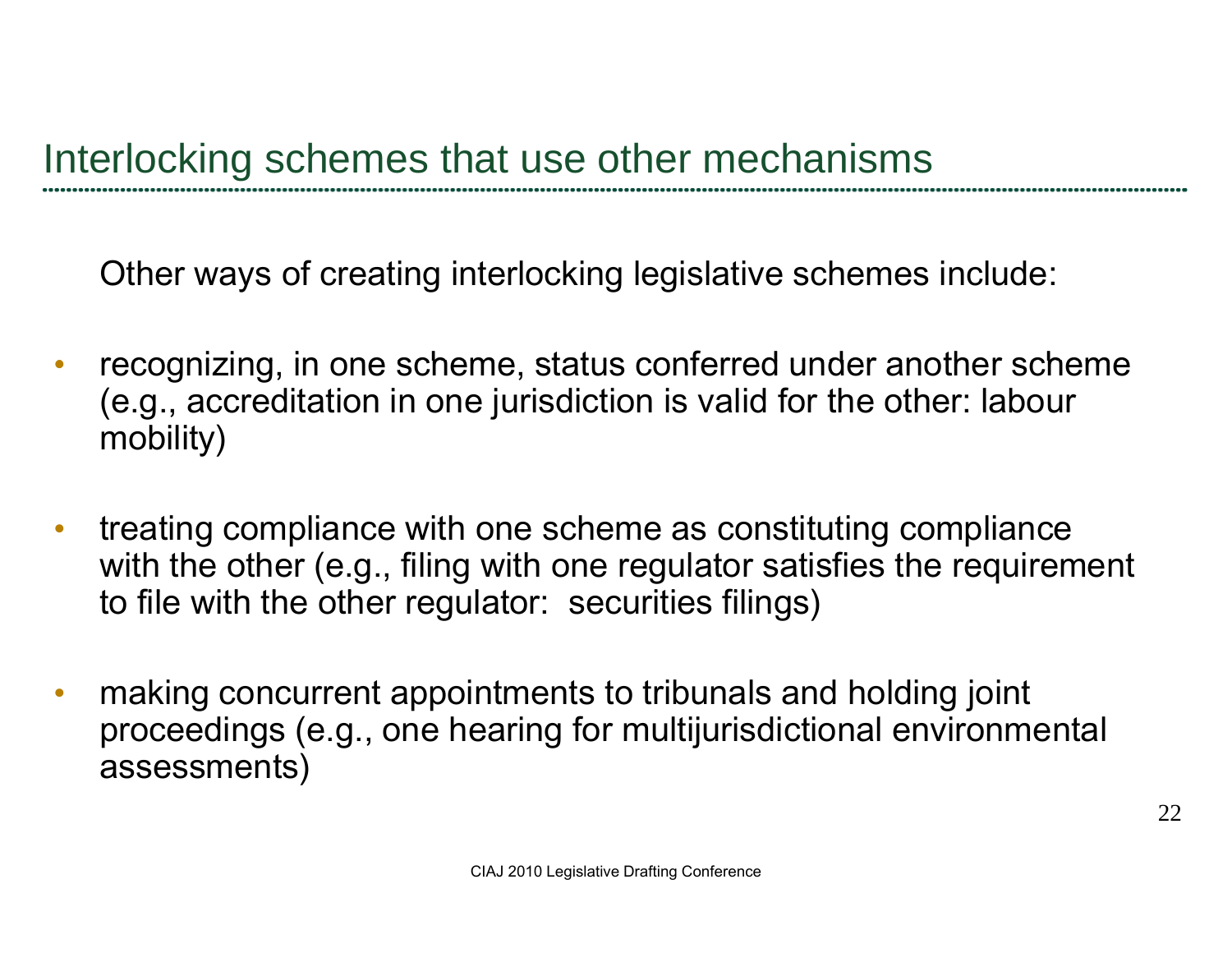Interlocking legislative schemes can result in efficient use of legislative time – debate and enactment of one change automatically results in corresponding changes to related schemes

Interlocking legislative schemes can be challenging to draft:

- •can involve complex legislative architecture
- accommodating local variations can be difficult can dramatically increase the complexity of the scheme
- • requires well-developed mechanisms for consultation before chan ges are made to either of the interlockin g schemes ges are made to either of the interlocking schemes – otherwise, risk of unintended consequences when one scheme is changed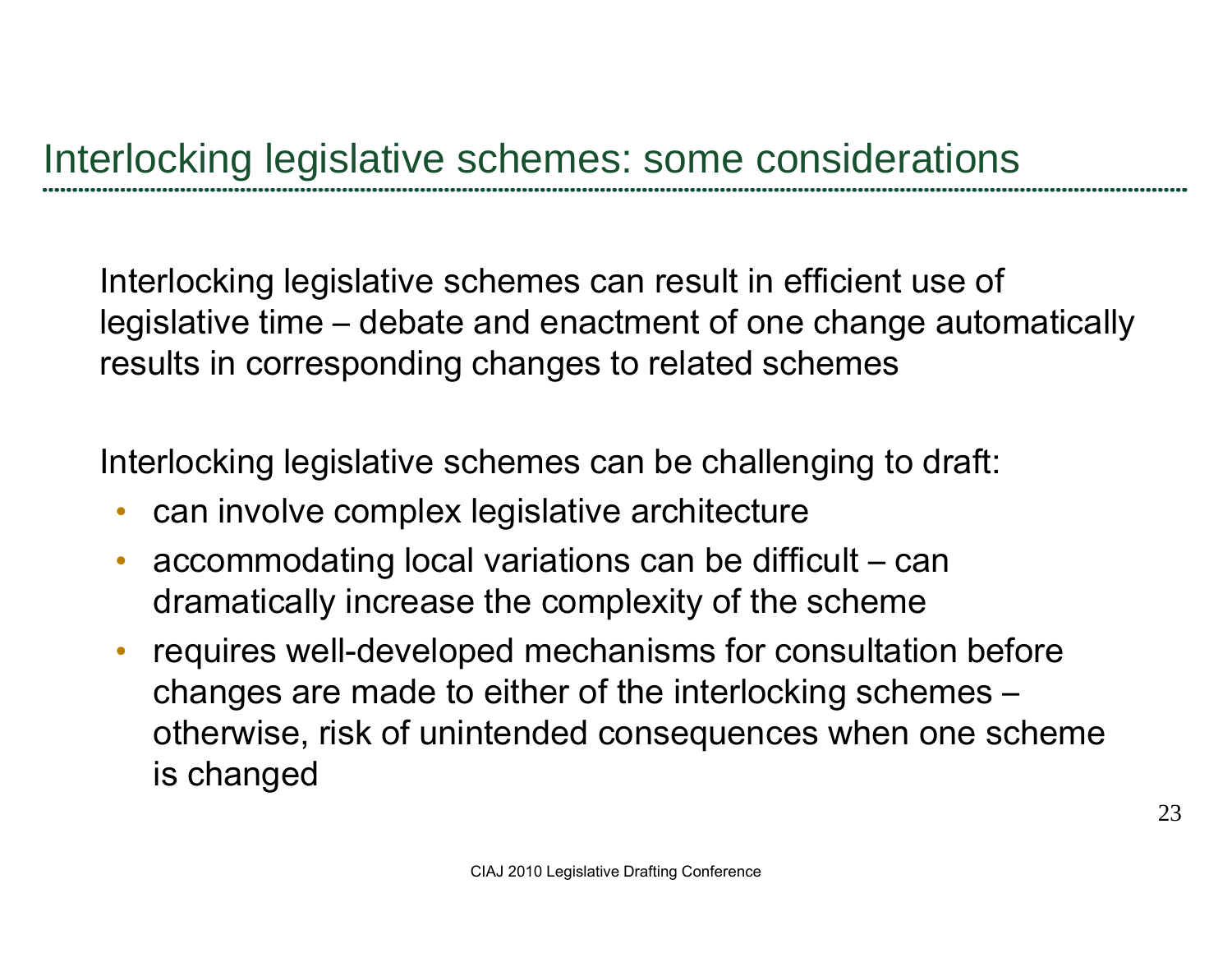To recap, traditionally two approaches have been used to create consistent (or "harmonized") legislative schemes:

- • using separate, but parallel, enactments – an approach that sometimes includes the use of fixed incorporation by reference
- • creating interlocking legislative schemes – an approach that makes extensive use of rolling incorporation by reference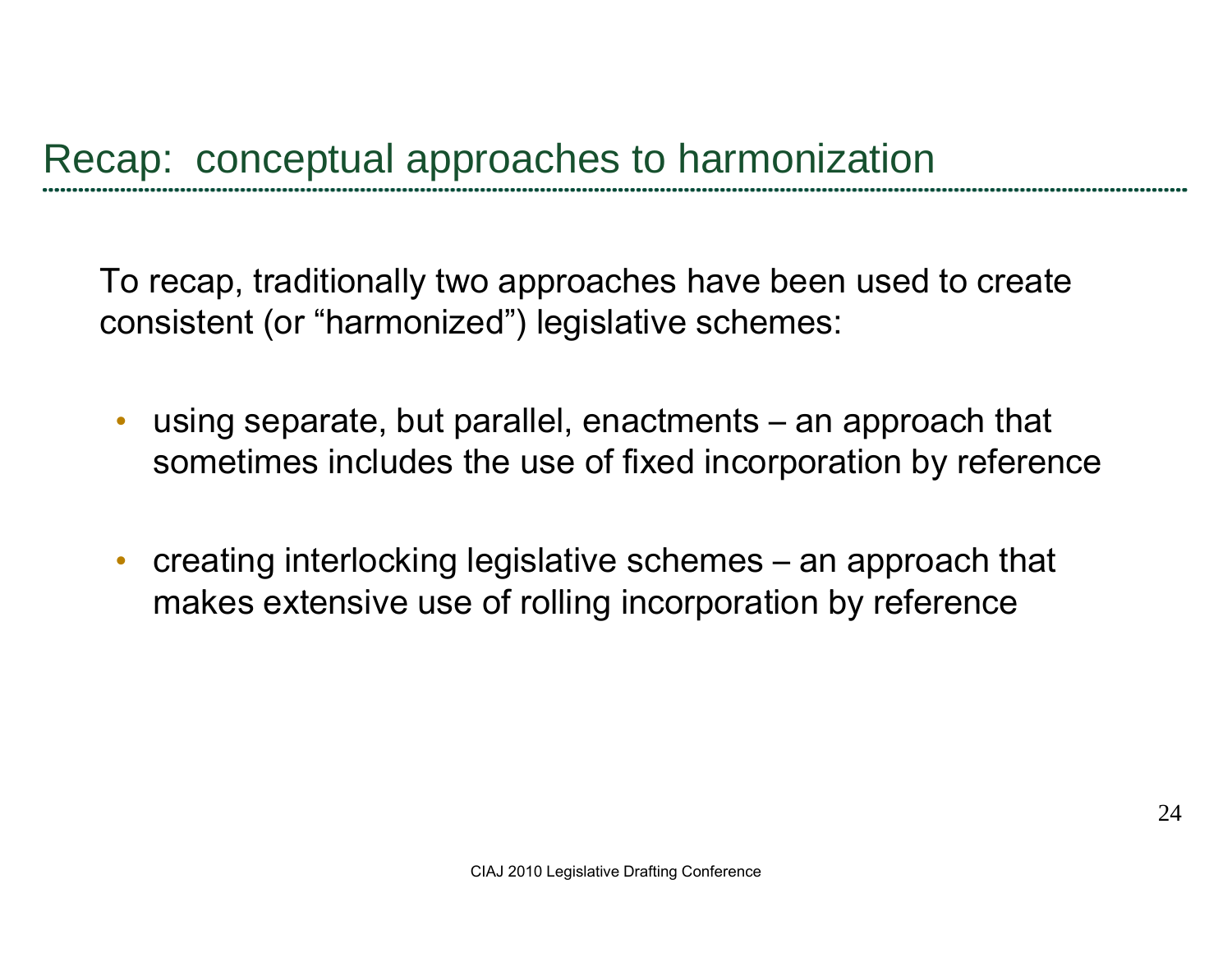Legal authority for the incorporation:

- $\bullet$  Is the incorporation by reference authorized? (Is every provision of the incorporated text also authorized?)
- $\bullet$  Is the incorporation invalidated by, e.g., uncertainty as to what text has been incorporated?
- $\bullet$  Process issues – must the incorporated text comply with formal prerequisites (e.g., notice and comment rules, Gazetting)?<br>clad 2010 Legislative Drafting Conference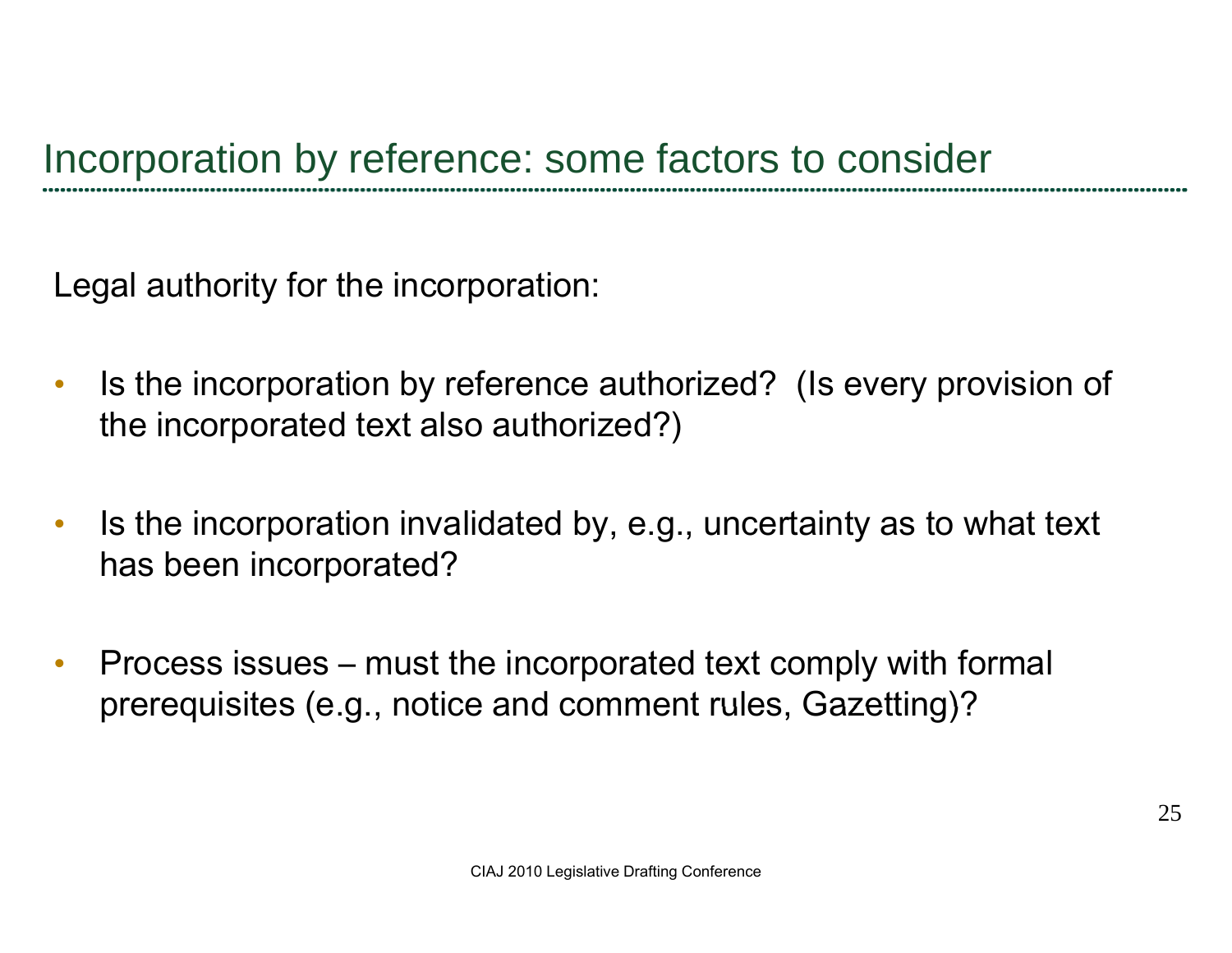Functionality of the incorporation:

- • Does the incorporated text 'fit' the legislative scheme?
	- terminology issues
	- •• scope of the incorporated text vs the legislative scheme
	- •for rolling incorporation, how are transitions addressed?
- $\bullet$  Is the incorporated text capable of being enforced?
	- •how are duties imposed (active vs passive voice)? on whom?
	- •unauthorized subdelegation within the incorporated text?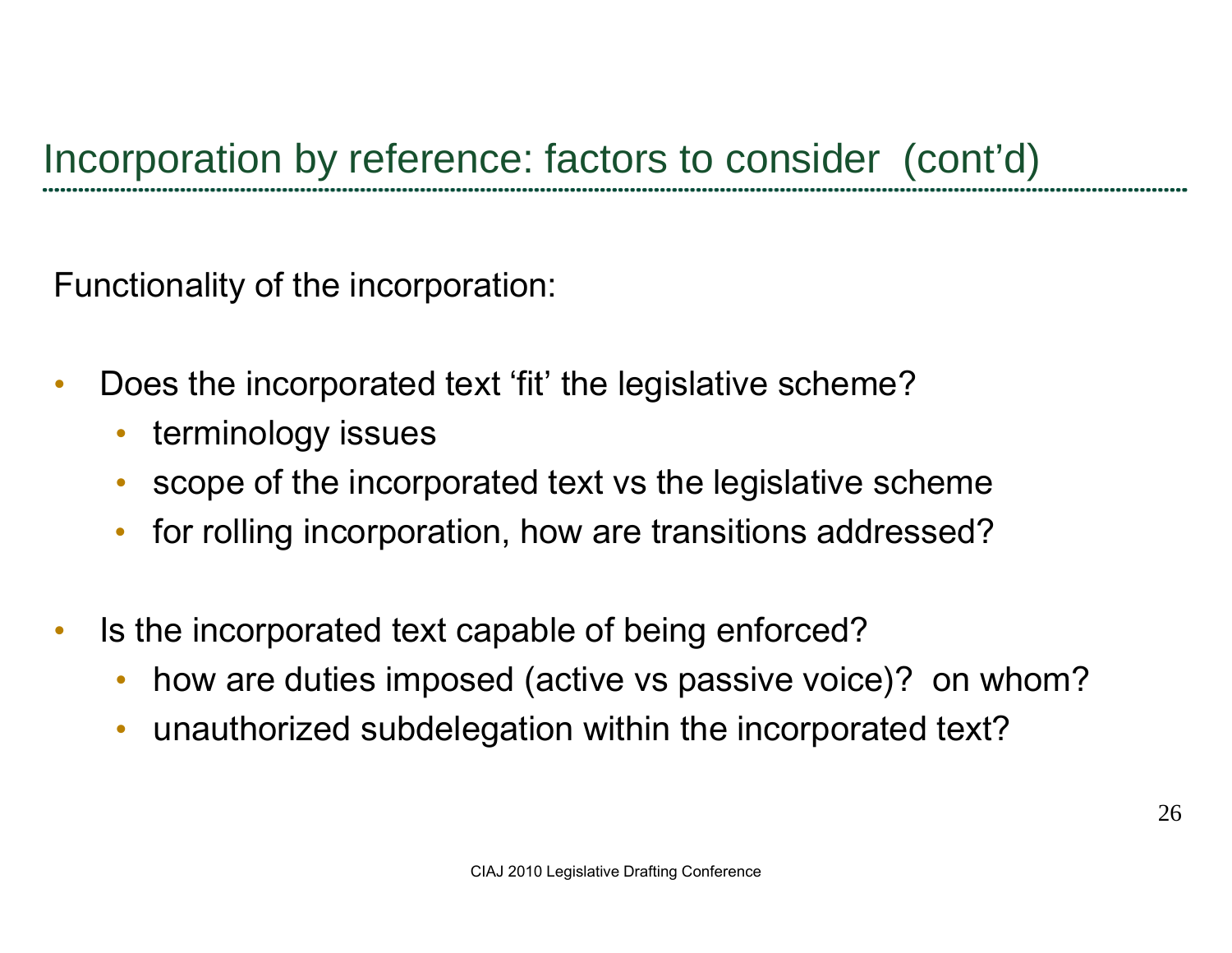Certainty about what has been incorporated:

- $\bullet$ Citation: is the citation sufficient to identify the incorporated text?
- $\bullet$  Rolling incorporation:
	- •point-in-time certainty about the contents of the incorporated text
	- • successor versions of the incorporated text – are they automatically adopted? (and, if so, how do you identify the predecessor/successor relationship?)
	- how are transitions handled?

Evidentiary issues: is the incorporated text published in a manner that enables the court to take judicial notice of the text?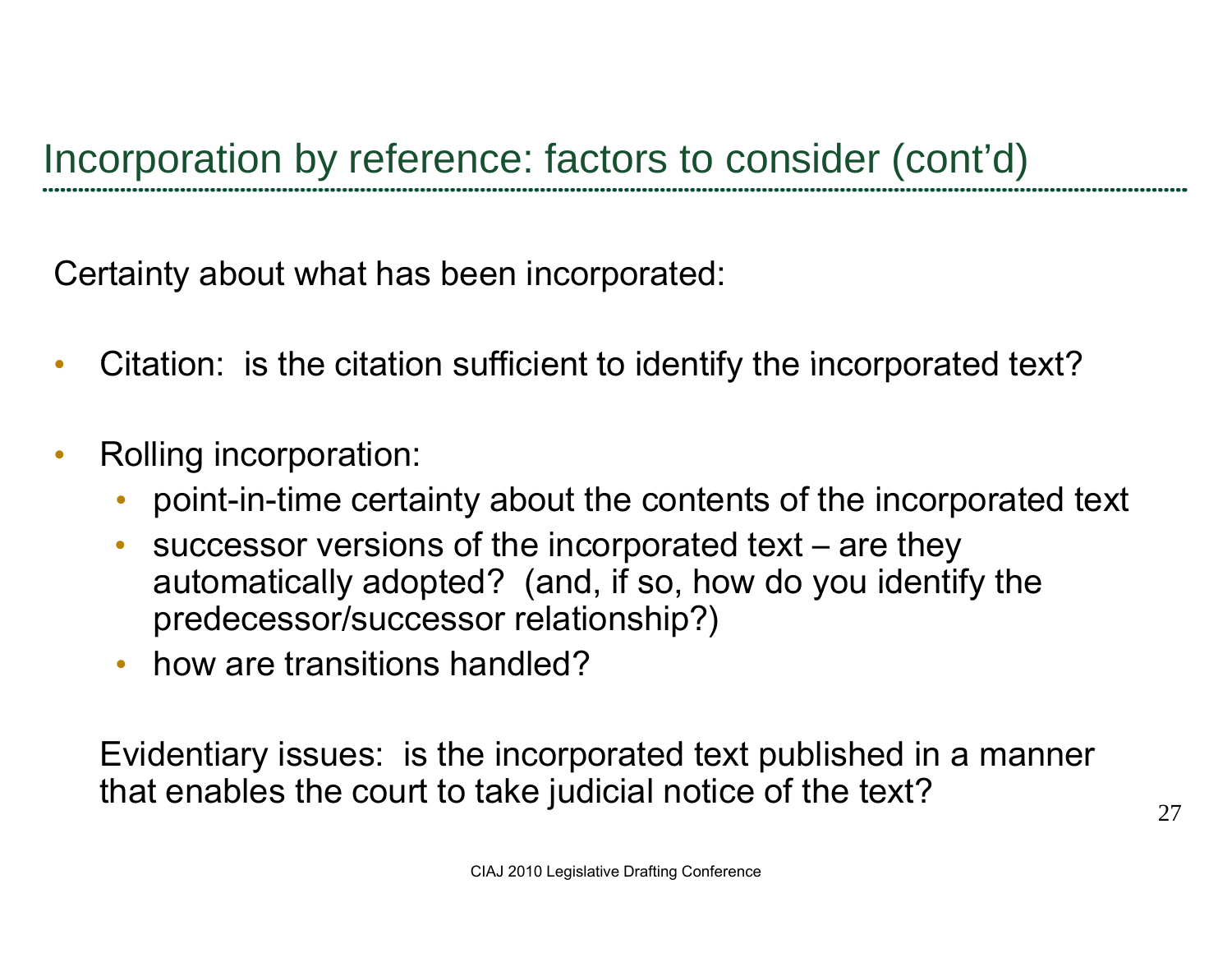Accessibility to the public:

When the incorporated text is from a document other than another statute or regulation, public access to the incorporated text/document is <sup>a</sup> key concern.

The situation is especially complicated when it is a rolling incorporation from a non-legislative document.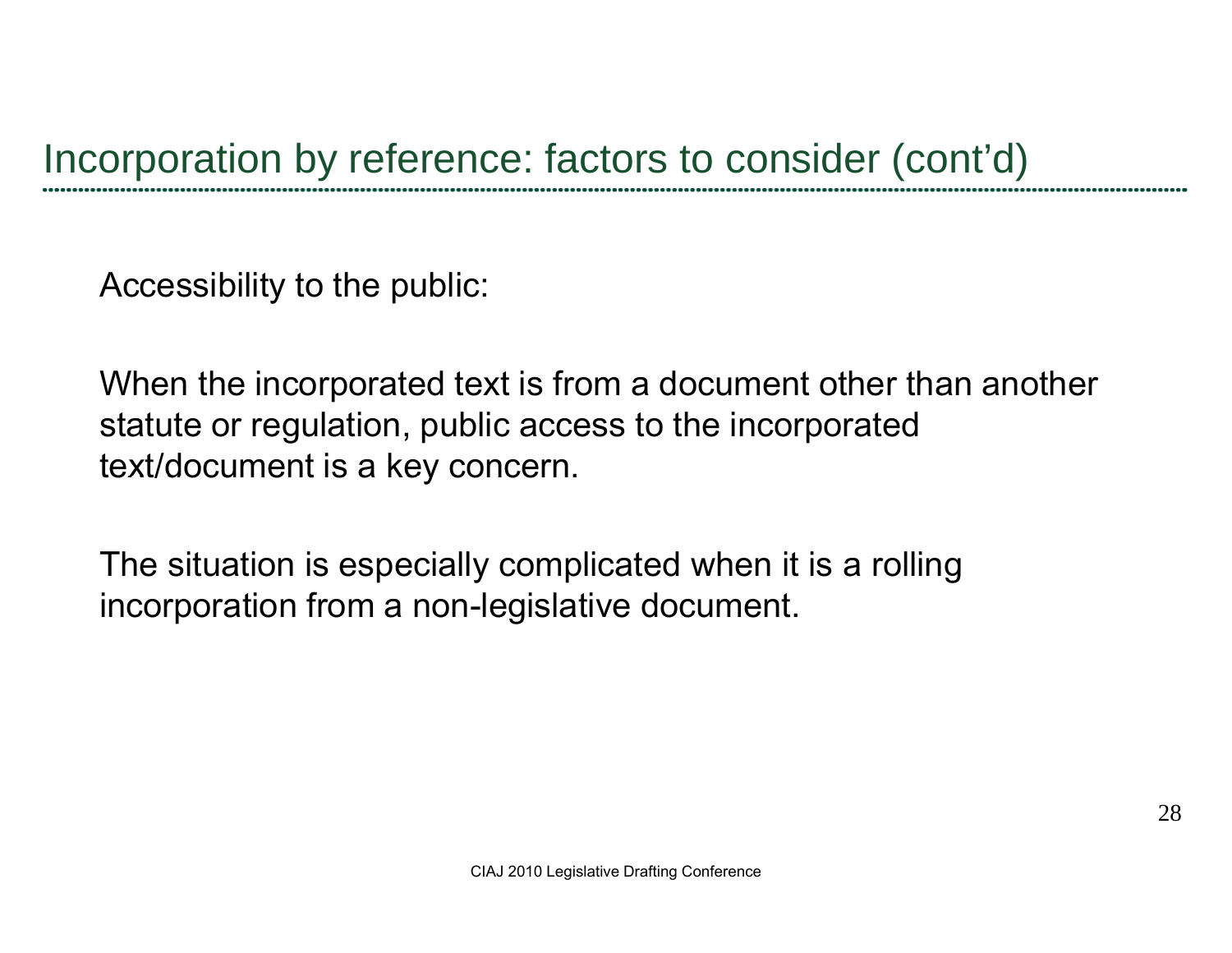Accessibility to the public:

- $\bullet$  Is the incorporated text readily accessible, without charge, to the public? Who is responsible for this?
- $\bullet$  Will it continue to be accessible to the public even after it ceases to have effect? Who is responsible for this?
- $\bullet$  For a rolling incorporation, how can the public determine the effective date(s) of different versions of the text? *Who is responsible* for this?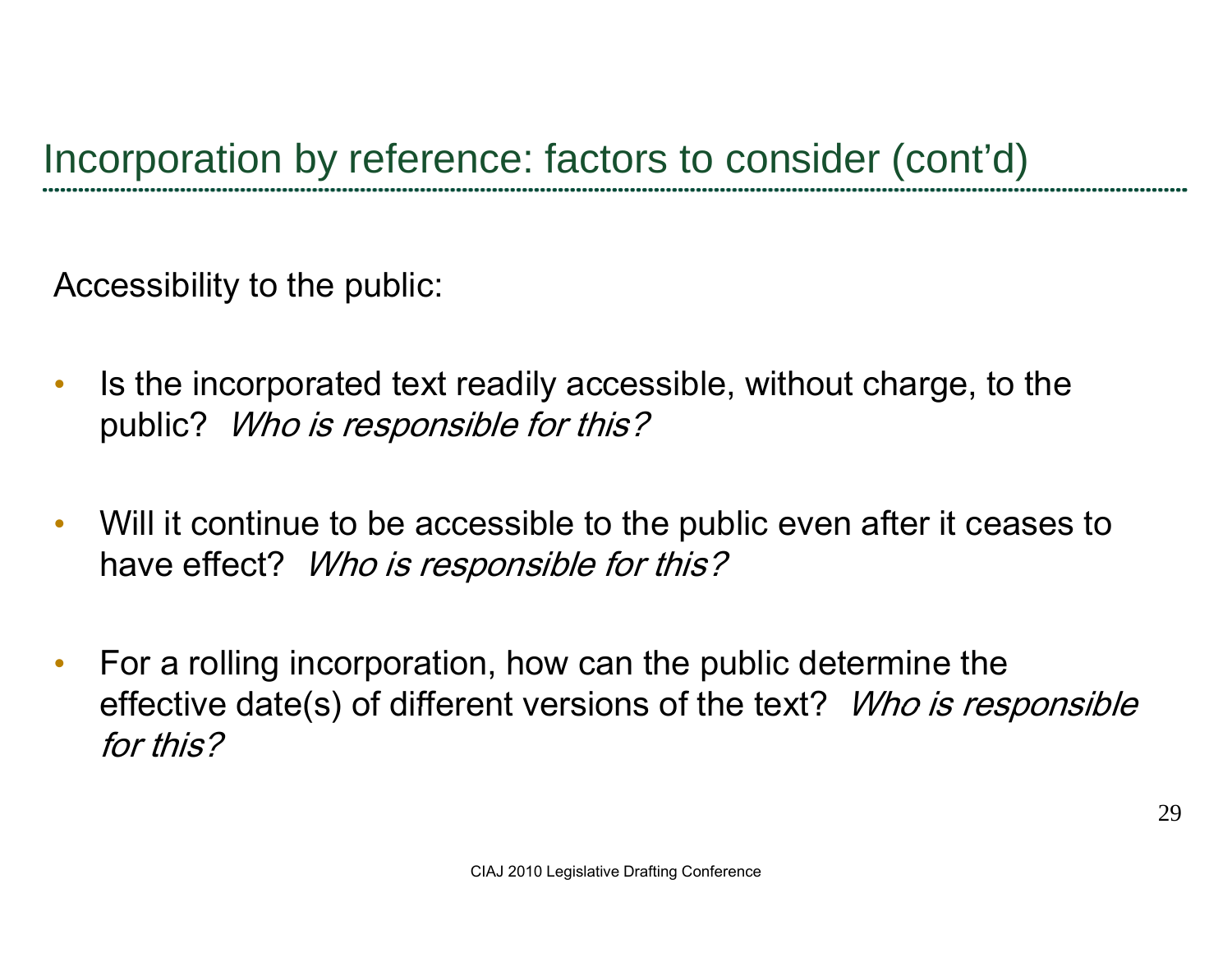Institutional arrangements to ensure accessibility:

- $\bullet$  The arrangements that ensure ongoing public access to legislation are well established and well maintained, often by the legislative draftin g office –
	- publication (and archiving) in Gazettes and other authoritative vehicles
	- access in public libraries and, increasingly, on the Internet
	- •periodic consolidation, revision and republication
- $\bullet$  Documents incorporated by reference require similar institutional arrangements to be made